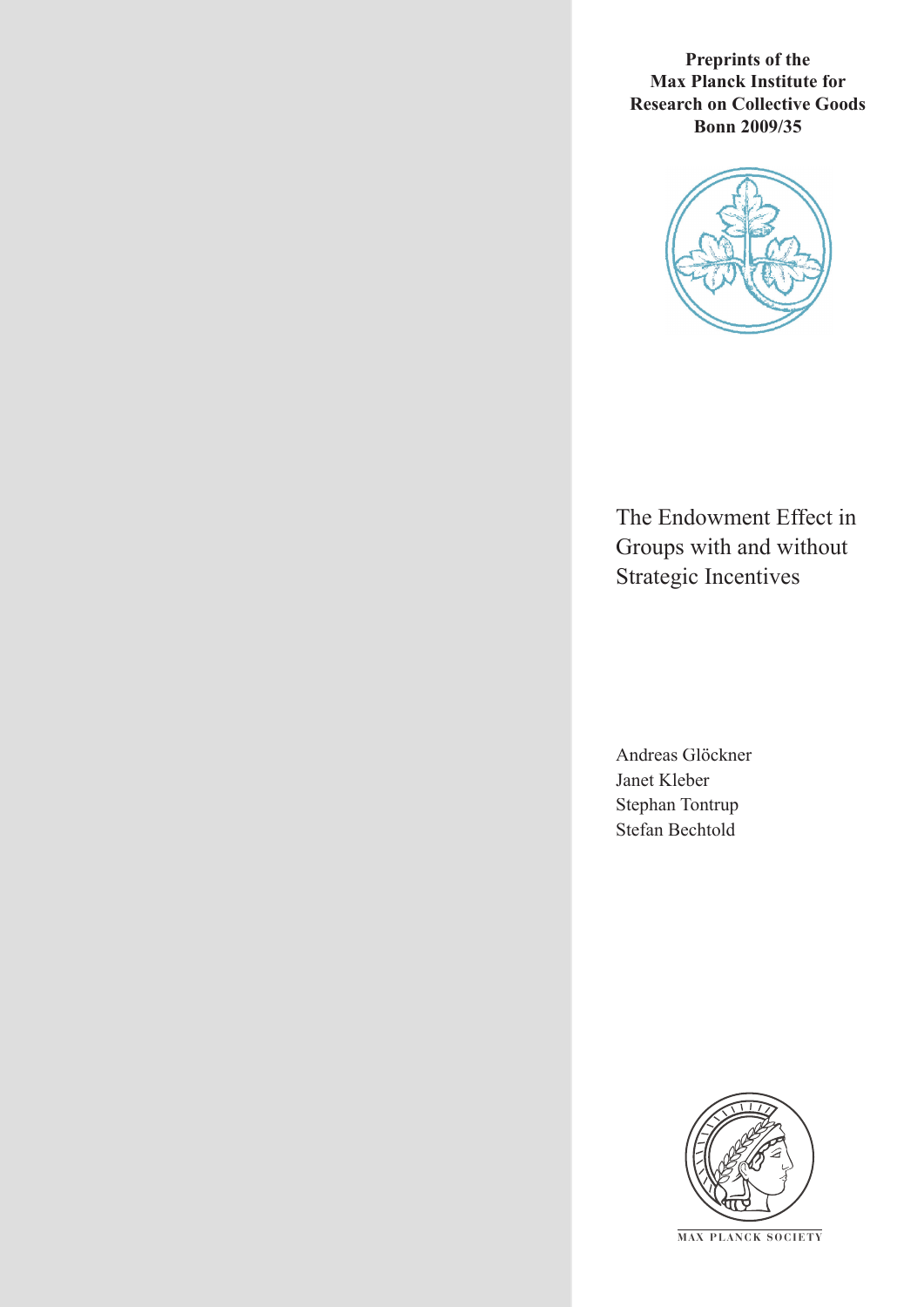

# **The Endowment Effect in Groups with and without Strategic Incentives**

Andreas Glöckner / Janet Kleber / Stephan Tontrup / Stefan Bechtold

October 2009

Max Planck Institute for Research on Collective Goods, Kurt-Schumacher-Str. 10, D-53113 Bonn http://www.coll.mpg.de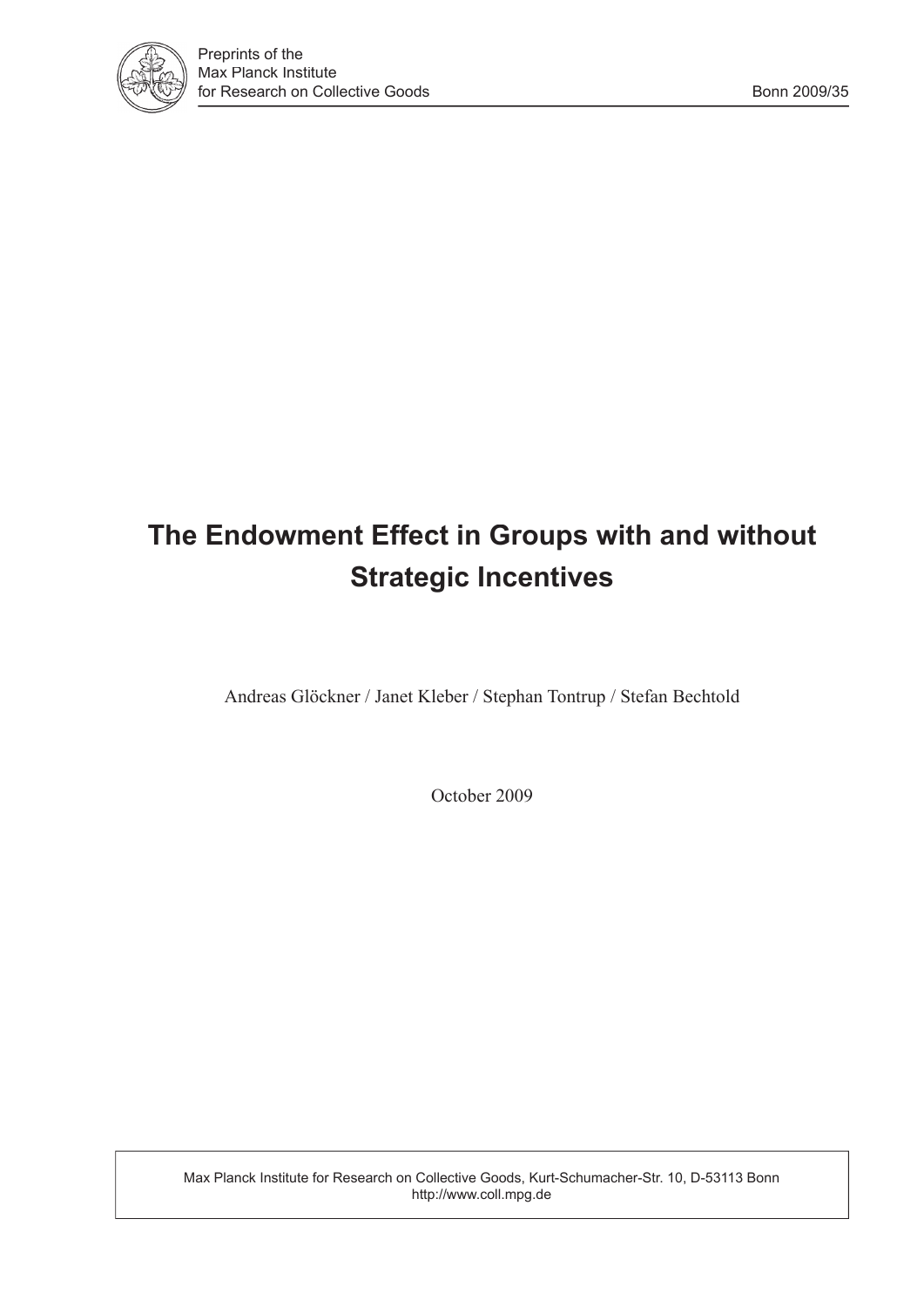## **The Endowment Effect in Groups with and without Strategic Incentives‡**

## **Andreas Glöckner\* and Janet Kleber Max Planck Institute for Research on Collective Goods, Bonn**

**Stephan Tontrup Max Planck Institute for Economics, Jena** 

**&** 

**Stefan Bechtold, ETH Zurich** 

#### **Abstract**

The realization of market transactions often depends on decisions in groups in which members are anonymous and cannot communicate, but have interrelated outcomes. In a comprehensive study, we investigated the interaction of group effects, strategic effects and endowment effects in different group situations. We show that groups display an endowment effects for uncertain goods which is reduced by about 50% compared to the endowment effect in individuals in corresponding situations. In group situations with additional strategic incentives to overprice the endowment effect completely diminished. The strategic effects and group effects on pricing in group situations cannot be found for participants' personal valuations of the good, whereas the endowment effect for personal valuations prevailed in both group conditions. This indicates that the endowment effect might be more fundamental than group effects and strategic effects. A paramorphic model for pricing in strategic group situations is suggested and practical implications are discussed.

*Keywords*: Endowment Effects, Decision Making, Groups, Strategic Incentives

 $\overline{a}$ ‡ We thank Christoph Engel, Alexander Morell and Daniel Hawes for helpful suggestions and comments.

<sup>\*</sup> Correspondence concerning this paper should be addressed to: Andreas Glöckner, Max Planck Institute for Research on Collective Goods, Kurt-Schumacher-Str. 10, D-53113 Bonn, Phone: +49-(0) 2 28 / 9 14 16 857, E-mail: gloeckner@coll.mpg.de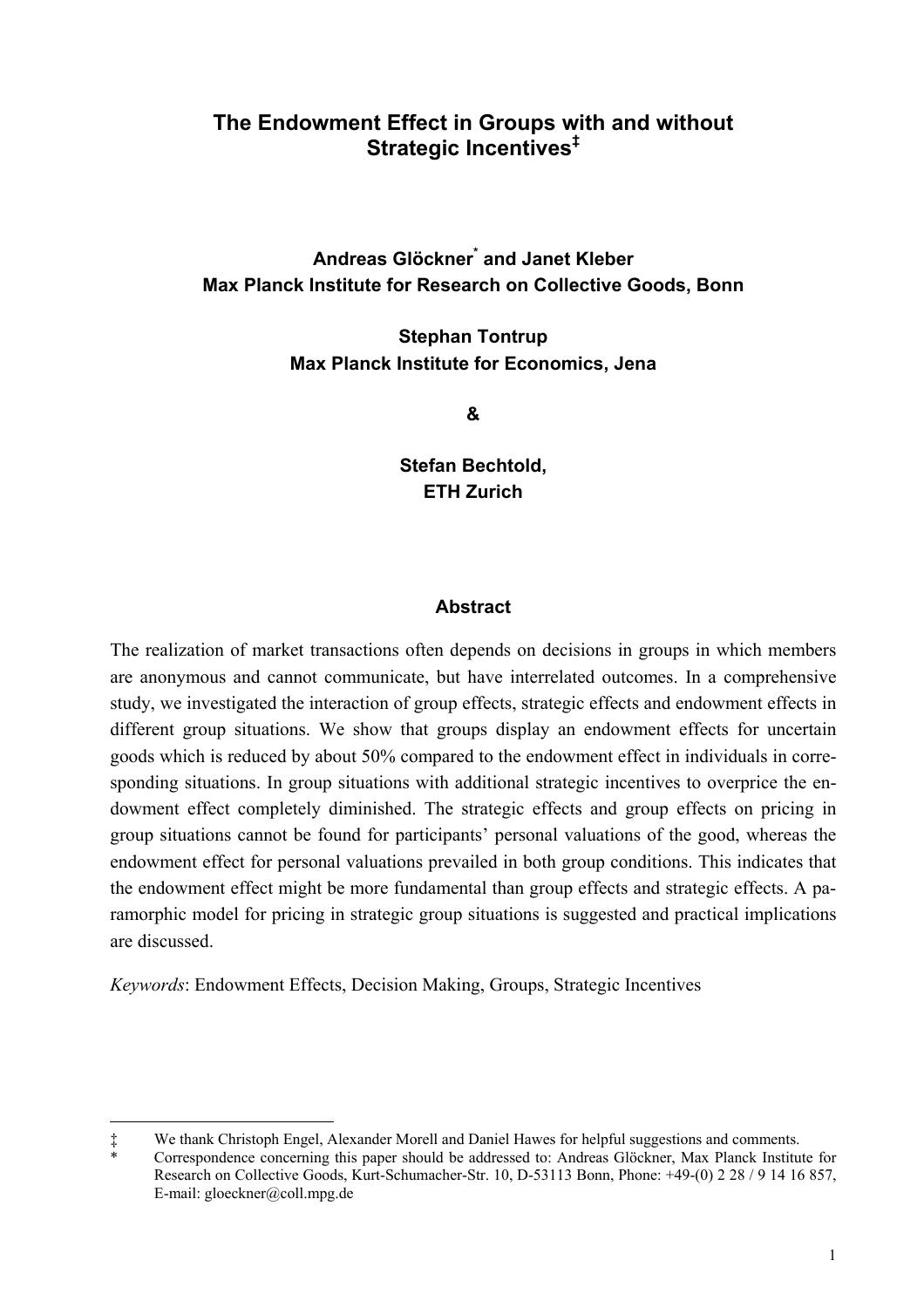# **Introduction**

Imagine a situation in which three persons own still unused technical patents and a pharmaceutical company suspects that the combination of these three patents could potentially lead to the development of an efficient medicine against a specific form of cancer. The company would certainly want to license the patents from the owners. Such a transaction would need an agreement of all owners to sell their patents at the bidding of the company. Whether this transaction takes place or not will depend on several factors. f crucial importance will be, of course, the valuation of the patents (i.e., expected profit) by the company as well as the valuation of the patents by the owners. Both valuations are highly uncertain because no specific probability is known whether the medicine that might emerge will be successful. Also, the validity and enforceability of patents is often difficult to determine *ex ante* (Lemley & Shapiro, 2005). However, considering that people are not completely rational, valuations based on expectations might not be the only influences that matter. According to classic findings on endowment effects, it is reasonable to assume that owners have a (perhaps irrationally) increased valuation of their patents as measured by pricing decisions caused by the simple fact that they own them (Kahneman, Knetsch, & Thaler, 1990, 1991).

Note, however, that the situation described above differs in some important ways from classic endowment studies, in which subjects are usually asked to buy (e.g., the company) or sell (e.g., the patent owner) objects by individual decision making. Here, the first major contrast is that the owners, although they might not know each other, act in a virtual group (see minimal group paradigm; Tajfel, 1970; Tajfel, Billig, Bundy, & Flament, 1971) and their personal payoffs partially depend on the reactions of the other owners. Second, owners might also be aware that their own choices influence possible transactions and payments for the other owners and hence might harm them. Third, owners might act strategically to maximize their profit by asking for a price that exceeds their actual personal valuation of the patent. They may try to skim their share of the expected profit the pharmaceutical company might earn with the medicine. Hence it seems likely that endowment effects (i.e., increased valuation due to ownership), group effects (i.e., taking into account consequences for other group members), and strategic effects (i.e., overpricing due to individual incentives)<sup>1</sup> all influence the owners' pricing decisions while also affecting the likelihood of transactions; and thus benefits to society. Patent holders' strategic overpricing or increased valuation by the endowment effect might result in severe social welfare losses: A bundle of licenses will not be united in one hand so that crucial innovations will be harmed in the long run. An efficient cancer medicine might not be developed, since the company cannot afford to buy the necessary, but overpriced patents. Additionally, an immediate welfare loss results from the patents not being transferred to the party which actually values them most (Coase, 1960; for broad overviews, see Cooter & Ulen, 2004; Sunstein, 2000).

 $\overline{a}$ 1 Group effects and strategic effects are often related. In our study, however, we manipulate both independently.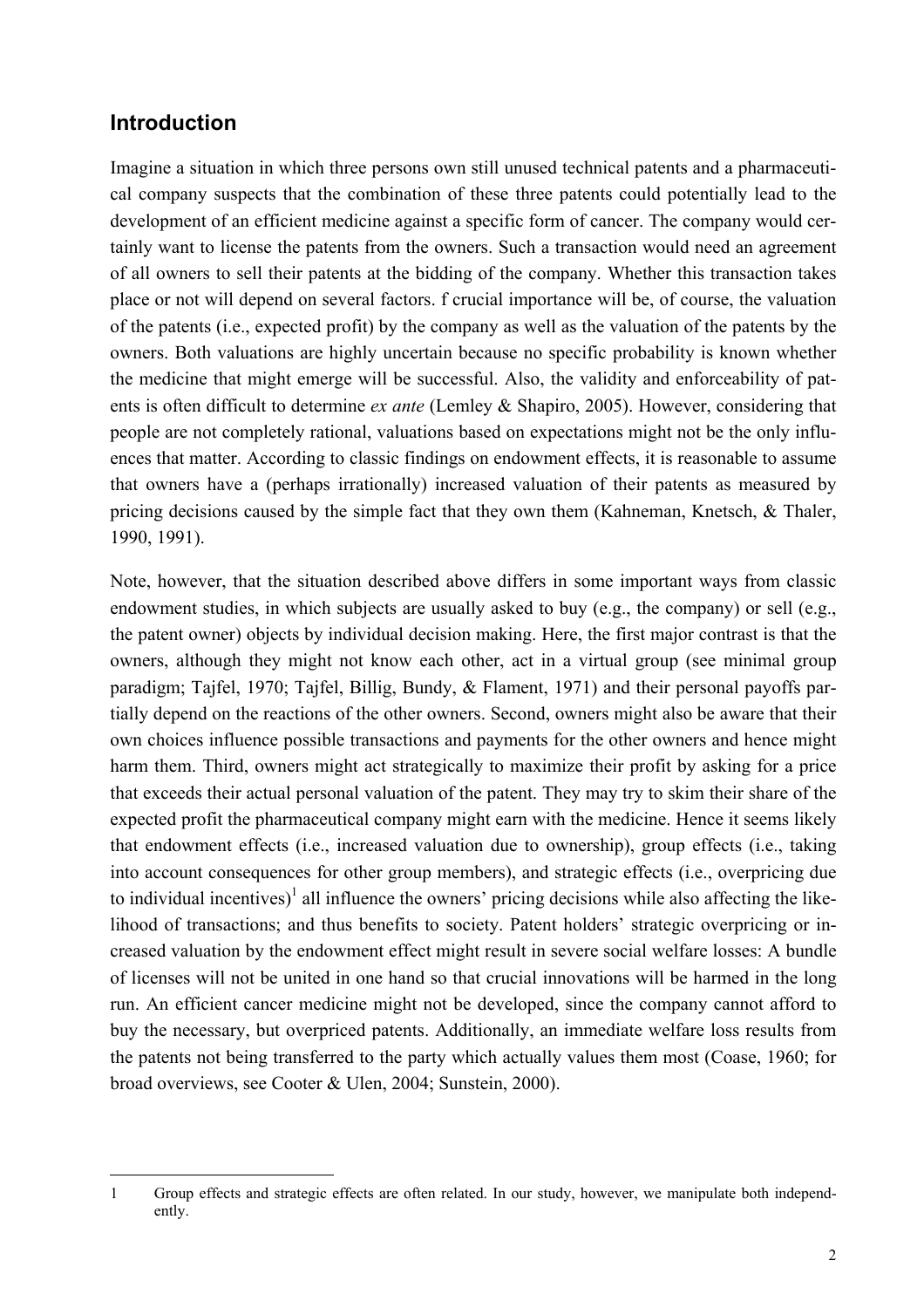In this paper, we investigate the influence of group and strategic effects on the pricing of goods with uncertain payoffs (i.e., lottery tickets with unknown odds) with a special focus on how these effects influence the size of the endowment effect. A paramorphic model for the different influences on pricing is developed and tested.

# **Endowment Effect: Findings and Explanations**

The endowment effect refers to the phenomenon that the minimum price at which a person agrees to sell a good (willingness to accept, WTA) exceeds her willingness to pay (WTP, the maximum price at which she agrees to buy it) for the same good (Kahneman et al., 1990, 1991). For pragmatic reasons (i.e., in avoiding that persons pay for goods from their own possibly limited money), in experimental studies the price at which a person is indifferent between a certain monetary value and the good (choosing value, CV) is often used to measure endowment effects (e.g., Johnson, Häubl, & Keinan, 2007). We also measure endowment effects by comparing subjects' CV and WTA.

Endowment effects seem to exist for a variety of objects, ranging from simple consumer goods (like mugs, pens, chocolate bars; e.g., Brown, 2005; Johnson, Häubl, & Keinan, 2007; Nayakankuppam & Mishra, 2005) to objects with risky or even uncertain outcomes such as lottery tickets (e.g., Cook & Wu, 2001; Eisenberger & Weber, 1995; Harless, 1989; Inder & O'Brien, 2003; Knetsch & Sinden, 1984; Peters, Slovic, & Gregory, 2003; van de Ven, Zeelenberg, & van Dijk, 2005; van Dijk & van Knippenberg, 1996). The observed pricing pattern (i.e., higher WTA than CV than WTP) for these objects is usually the same, except for differences in magnitude (for an overview see Horowitz & McConnell, 2002). Nevertheless, coming back to our introductory example, no studies are available that directly investigate the endowment effects for patents. Note, however, that patents share one crucial feature with lottery tickets: the value of both is usually highly uncertain.<sup>2</sup> Therefore, in analogy, endowment effects for patents might be caused by similar cognitive mechanisms such as anticipated regret (see below).

## **Explanations for endowment effects**

Several theories attempt to explain the endowment effect (for an overview, see Korobkin, 2003). Based on prospect theory (Kahneman & Tversky, 1979), it has been argued that endowment effects result from the fact that losses loom larger than gains. Selling a good can be considered losing it. This loss must be compensated by a higher amount of money than the amount the person would be willing to invest in buying the good ("to gain it"). If the pricing decision is made under uncertainty, for instance by selling a lottery ticket or a patent, this effect might be fostered by the feeling of anticipated regret concerning foregone advantageous outcomes (Loomes & Sugden, 1982). In line with this explanation, it was shown that the WTA is predominantly

j 2 We particularly thank Lawrence Lessig for pointing us to this issue.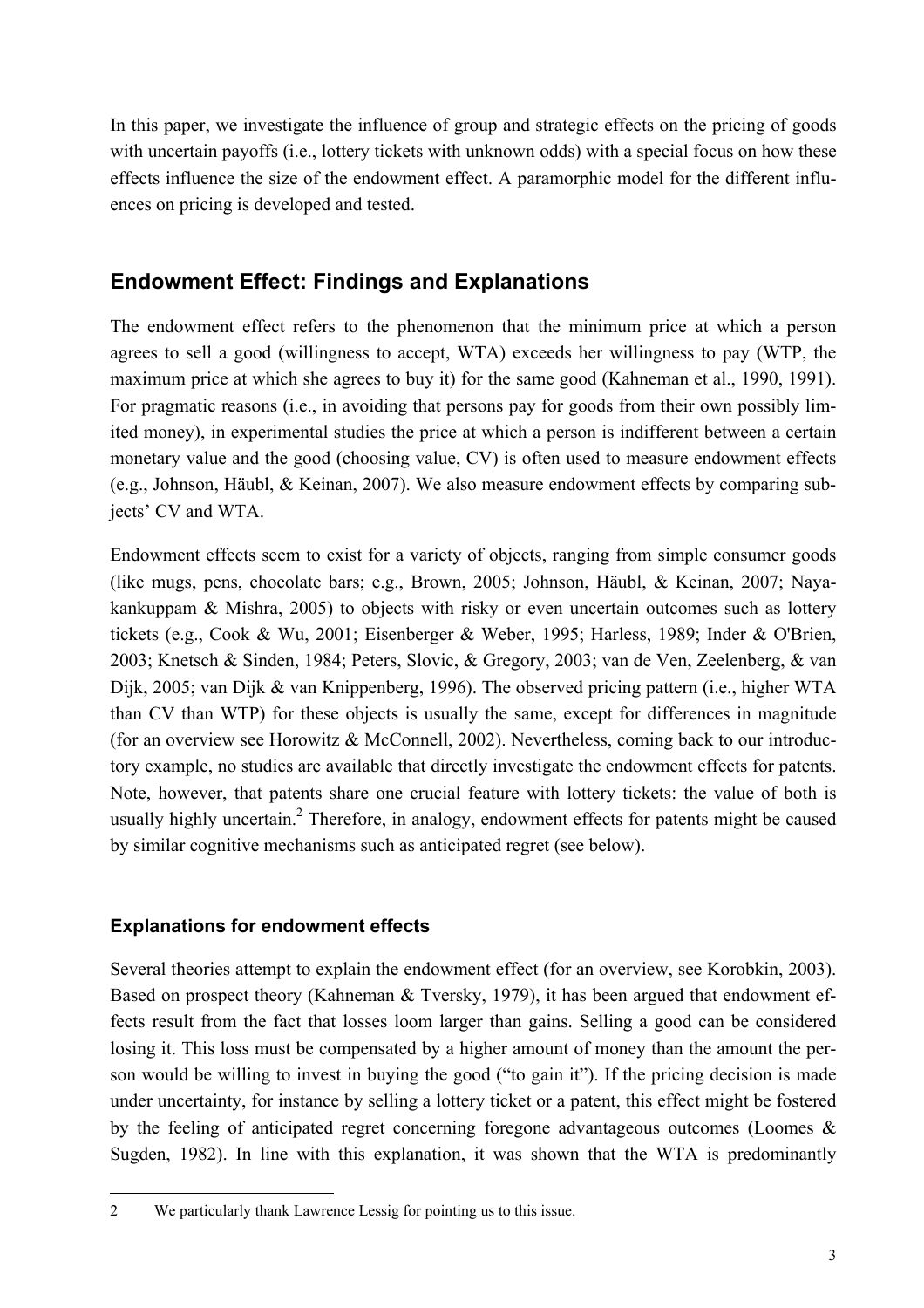guided by anticipated negative feelings (such as regret), while anticipated positive feelings direct the WTP (Peters et al., 2003).

Along a different line of thought, query theory (Johnson et al., 2007) proposes that endowment effects result from differences in memory-retrieval processes being induced by the endowment state. According to this theory, the endowment state (i.e., whether a person owns a good or not) changes the way persons think about a possible trade. Decision makers decompose the question of how much money they are willing to buy or to sell a good for into a series of memory queries such as (1) "Why should I make the trade?" and (2) "Why should I not make the trade?". The former question retrieves *value-decreasing* aspects concerning the good arguing for the trade, while the latter retrieves *value-increasing* arguments suggesting not to trade. According to query theory, memory queries are ordered such that aspects speaking for the status quo are processed first, assigning larger weight to them in the process of value construction.

Finally, the more general parallel constraint satisfaction approach argues that pricing in market transactions is dependent on persons' mental representation of the situation and is particularly influenced by automatic bidirectional reasoning processes (Glöckner & Betsch, 2008; Glöckner, Tontrup, & Kleber, submitted; see also Holyoak & Simon, 1999; Simon, Krawczyk, & Holyoak, 2004). It is postulated that decision makers construct mental representations of decision problems and try to find the best and most consistent interpretation under parallel consideration of the pros and cons (i.e., constraints). The endowment state can influence people's construction of mental representation in different ways. Specifically, it has been argued that owners give more attention to the option they own. This leads to a stronger activation of this option compared to the alternative(s). Activation spreads from this option to related aspects. It increases the activation of supporting (positive) aspects and decreases the activation of contrary (negative) aspects. The resulting changes in the perception of positive and negative aspects (i.e., information distortions in the mental representation) cause endowment effects. It is assumed that further factors such as query order, regret, and loss aversion influence the construction of the mental representation as well. Hence, the parallel constraint satisfaction approach provides a very general framework to account for the different factors potentially causing endowment effects and their interplay.

#### **Endowment effects in groups**

Although the relative importance of the factors causing endowment effects is controversially debated, the effect in individuals can be considered a well-explored phenomenon. However, only little evidence concerning the prevalence and the size of endowment effects in group situations exists. In an early study using hypothetical goods, Carnevale (1995) extended the endowment effect to group-owned property in that two friends answered pricing questions together. In addition, this study examined the impact of cultural values (i.e., collectivism vs. individualism) on endowment effects. Carnevale found a group endowment effect for people with collectivist cultural values and not for individualists; whereas the endowment effect in individuals only occurred for individualists and not for collectivists. Independent of cultural values, the endowment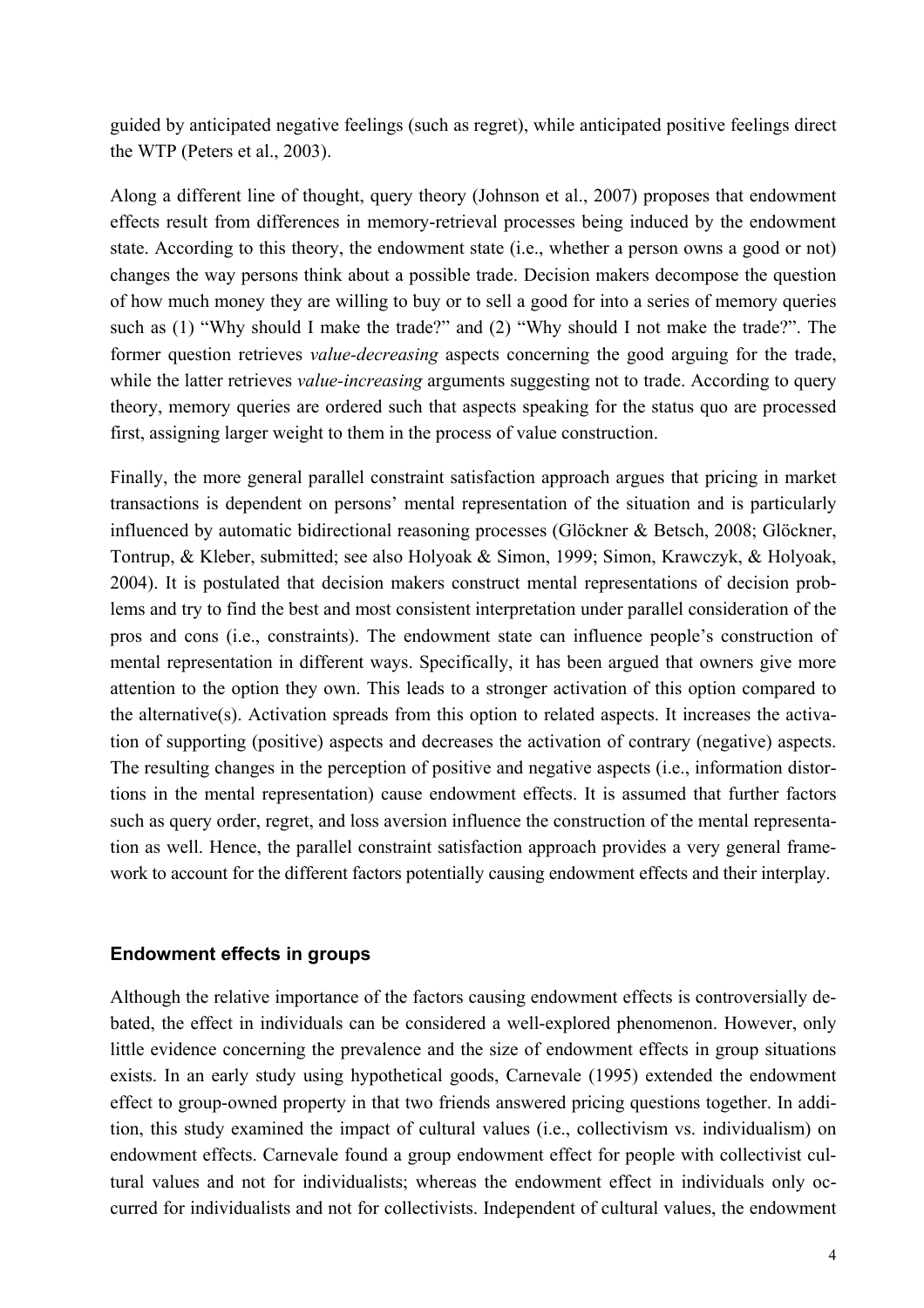effect was slightly higher in individuals than in groups. Unfortunately the author does not provide information as to whether the difference reached conventional significance levels. In a different study, Galin et al. (2006) investigated the effect of group negotiations on endowment effects, showing that negotiations within the group even increased the endowment effect. Nevertheless, no studies exist which investigate the endowment effect in group situations where subjects have to make separate pricing decisions that might influence other group members' outcome. Hence, from the scarce research on endowment effects in groups, no clear hypotheses can be derived for situations of group interaction such as the patent problem described in the introduction.

Evidence from general group research suggests that groups sometimes behave more rationally compared to individuals (for a critical overview, see Allen & Hecht, 2004; Kerr, MacCoun, & Kramer, 1996; Kerr & Tindale, 2004). This could lead to smaller endowment effects in groups. However, findings concerning the "rationality of groups"-hypothesis are rather inconsistent. While some studies show an increase of rationality in groups (e.g., Bornstein & Yaniv, 1998; Kocher & Sutter, 2005), others have observed no differences (e.g., Fiegenbaum & Thomas, 1988; Rockenbach, Sadrieh, & Mathauschek, 2007; Sutter, 2007). Other studies even found the opposite effect in that individuals behave more rationally than groups (e.g., Cox & Hayne, 2006; Paese, Bieser, & Tubbs, 1993). Neither of these studies analyse the endowment effect, and their findings do not readily translate to our current framework. Therefore, no clear predictions concerning the size of the endowment effect in groups can be derived from general group research.

#### **Potential factors influencing the size of endowment effects in groups**

Due to this lack of empirical evidence, we derive predictions based on theoretical grounds. Considering the different factors that have been suggested as causes for the endowment effect, we expect that in groups the effect will be smaller than in individuals. The group situation should induce a different way to think about the decision situation which might a) reduce regret, b) change the order of memory queries, c) activate additional pro-social goals, and d) lead to a more objective mental representation of the trading/pricing decision. Concerning the first issue, the group situation could lead to reduced perceived responsibility (cf. Darley & Latane, 1968) and, in turn, to reduced anticipated regret (Zeelenberg, van Dijk, & Manstead, 1998). Persons in a group might feel less anticipated regret because they are not the only ones to risk missing a very advantageous pay-off. According to the anticipated regret explanation, this should reduce endowment effects. Furthermore, the group situation could induce a less strict order of memory queries. Persons might start thinking about the consequences of the group situation first instead of thinking about the status quo. According to the explanation given by the query theory, this should reduce the endowment effect as well. Also, the group situation could activate (consciously or unconsciously) pro-social goals, such as not to harm others through overpricing (Charness & Jackson, 2007; see also Frey & Meier, 2004). More generally, the group situation might induce people to think more broadly about the decision and might enhance their proclivity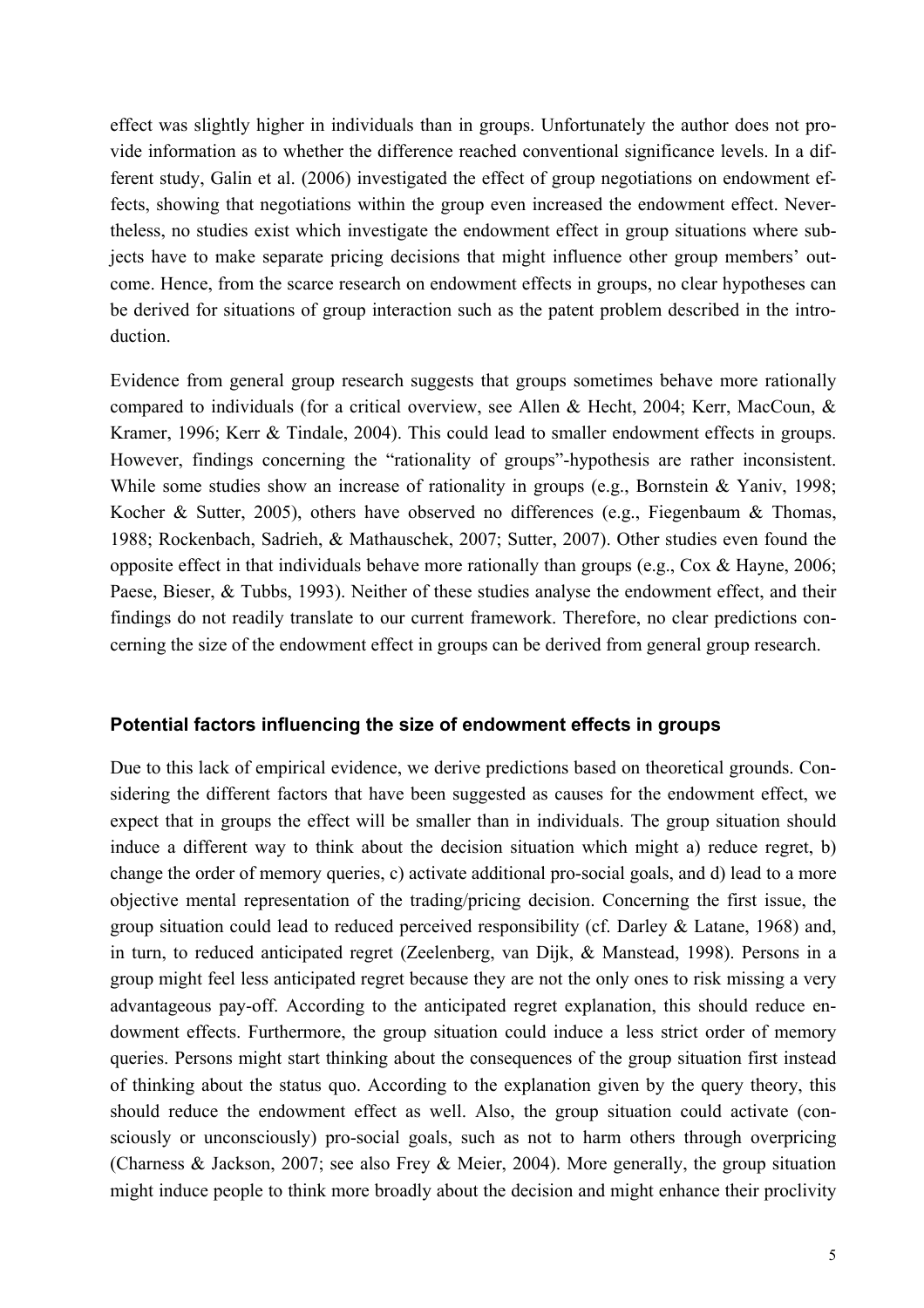to include the other person's perspective into their individual considerations. This could lead to a less self-centered and thus more objective mental representation of the situation and to a more similar activation of the different options. According to the parallel constraint satisfaction approach, this should reduce endowment effects as well.

It is not immediately clear whether the effectiveness of an added incentive to strategically overprice should depend on the endowment state in the group setting. In principal, the added incentive could influence the price independent of people's valuation (hence, neutralizing the endowment effect), or it could lead to proportional increases in all pricing decisions; thus leaving the size of the endowment effect unchanged. For uncertain goods such as patents and lottery tickets, in which personal valuation is likely to be vague, we assume that strategic incentives have a high impact on pricing decisions (cf. anchoring effects; Whyte & Sebenius, 1997). Hence, we start with the expectation that strategic incentive effects will prevail and will abolish the endowment effect.

## **A Formalized Model for Pricing in Group Situations**

In this section, we develop a formal model of the relationship between the different components expected to influence pricing in group situations with strategic incentives. Let us denote  $CV<sub>I</sub>$ (choosing value) as the amount of money which makes a person indifferent if she has to choose between the money and a good (e.g., in a non-endowment condition). The minimum price an endowed person (individual,  $I$ ) is willing to accept for selling the good  $WTA<sub>I</sub>$  can be written as:

$$
WTA_{I} = CV_{I} + E, \tag{1}
$$

with *E* indicating the individual endowment effect of the person for the good. According to the findings reported above it can be assumed that *E*>0. In a group situation as described in the introduction, additional group effects *G* and effects of a strategic price *S* have to be considered.

In the endowment condition, in a group situation without strategic incentives (*GnoS*) an individual's willingness to accept *WTAGnoS* results from

$$
WTA_{GnoS} = CV_I + EG
$$
 (2)

As discussed above, we expect that the group situation should reduce the endowment effect, resulting in  $0 < G < 1$ . In a non-endowment condition, the choosing value in the same group situation *CVGnoS* should not be influenced by the group effect *G* because no endowment effect exists (i.e., *E*=0):

$$
CV_{Gnos} = CV_{I} \tag{3}
$$

In a group situation in which persons have the possibility to earn more money by overpricing (group with strategic incentive, *GS*), persons might be tempted to use this opportunity. The additional strategic incentive to overprice might either influence persons to add a specific value both to CV and WTA (i.e., add-on effect) or in that the strategic effect might completely determine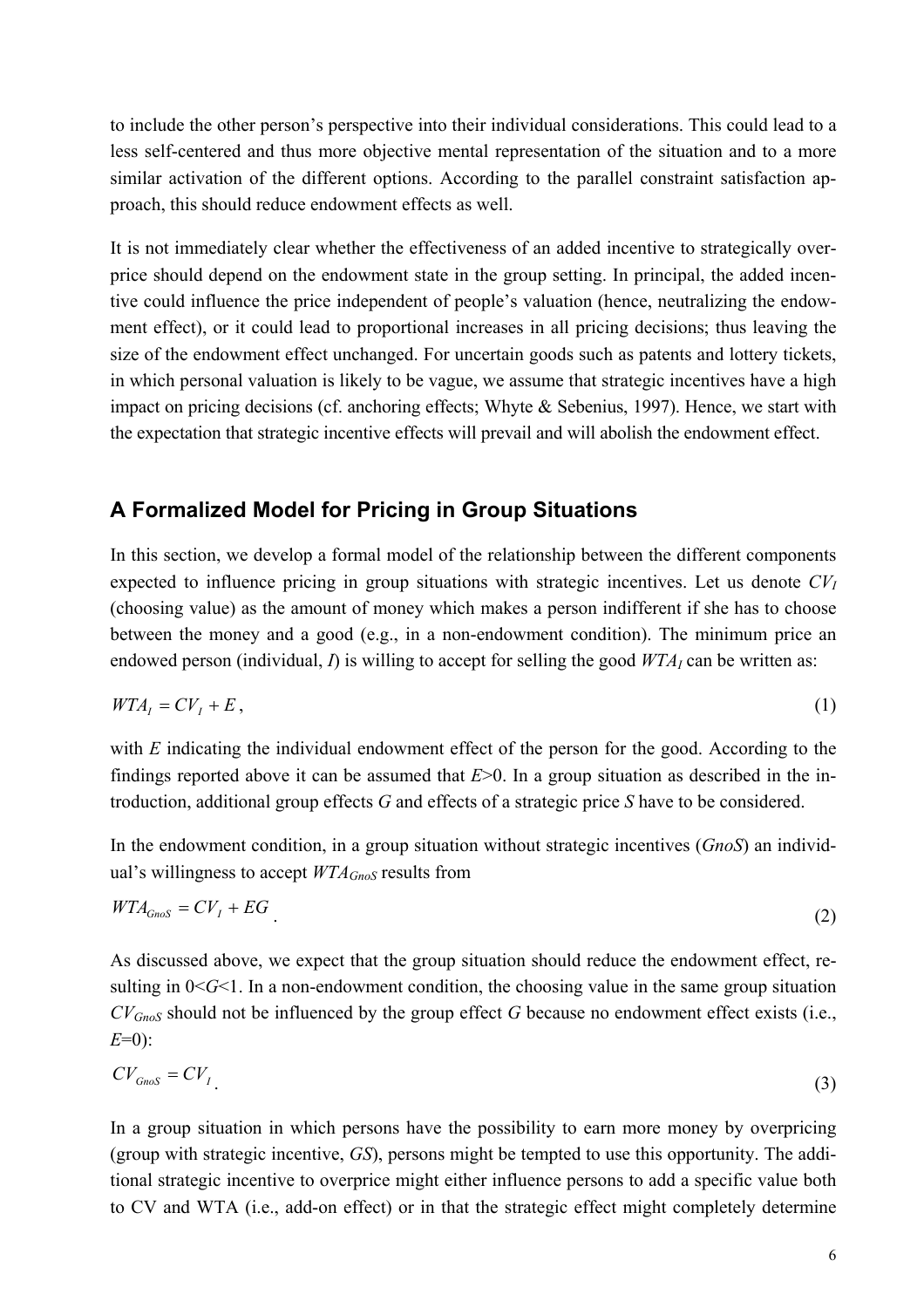the price; undermining endowment effects. For goods of highly uncertain value, we assume the latter (see above). Consequently, in a group situation with strategic incentives the individual's willingness to accept  $WTA_{GS}$  should be equal to the choosing value in the same group situation *CVGS* because both merely reflect the strategic price *S*:

$$
WTA_{GS} = CV_{GS} = S \tag{4}
$$

In the study reported below, we tested specific hypotheses underlying this (paramorphic) model for pricing in group situations by independently manipulating endowment state and group situations. We used a standard individual endowment paradigm as control condition and compared it with two group conditions (with and without an incentive to overprice).

#### **Hypotheses**

Based on the theoretical arguments and the resulting paramorphic model presented in the previous section, we expect that individuals' pricing will be influenced by both a mere effect of deciding in an anonymous group and by adding a strategic incentive to overprice. We expected a reduction of the endowment effect in the group condition for the different reasons discussed above  $(H<sub>1</sub>)$ . It might, for instance, induce thinking about the different lottery tickets from a less personal and hence more objective perspective. For the group condition with additional strategic incentive, we expect persons to be selfish and to indicate a price that does not reflect their valuation but was driven by the strategic price (i.e., S) given in the endowment condition as well as in the non-endowment condition. Hence, the endowment effect should disappear for persons pricing the lottery ticket  $(H_2)$ . In contrast, we expected no effect of both the group and the incentive manipulation on the real personal valuation of the lottery ticket (i.e., valuation without considering the group situation) indicating that group effects and incentive effects only influence persons' transaction pricing, but do not change their real valuation of the object  $(H_3)$ .

#### **Method**

*Participants and design.* One hundred and eighteen volunteers (79 female, mean age: 24.8 years) participated in the experiment and were rewarded with a show-up fee of 12 Euros per hour. Depending on their responses, they could receive an additional amount of money between 0.25 Euro and 10 Euros or 25 Euros if they drew a winning lottery ticket. We used a 2 (endowment state) x 3 (group situation) between-subjects design that varied the endowment state across three levels of group condition (details see below): a control condition in which participants decided alone (single condition); a group situation in which three participants who did not know each other's identity interactively determined the outcome (basic group condition); finally a strategic group situation, in which we implemented an additional strategic incentive for participants to overprice the lottery ticket (group+incentive condition). The experiment was run in sessions of 6 to 12 persons. In the two group conditions, three participants with the same endowment state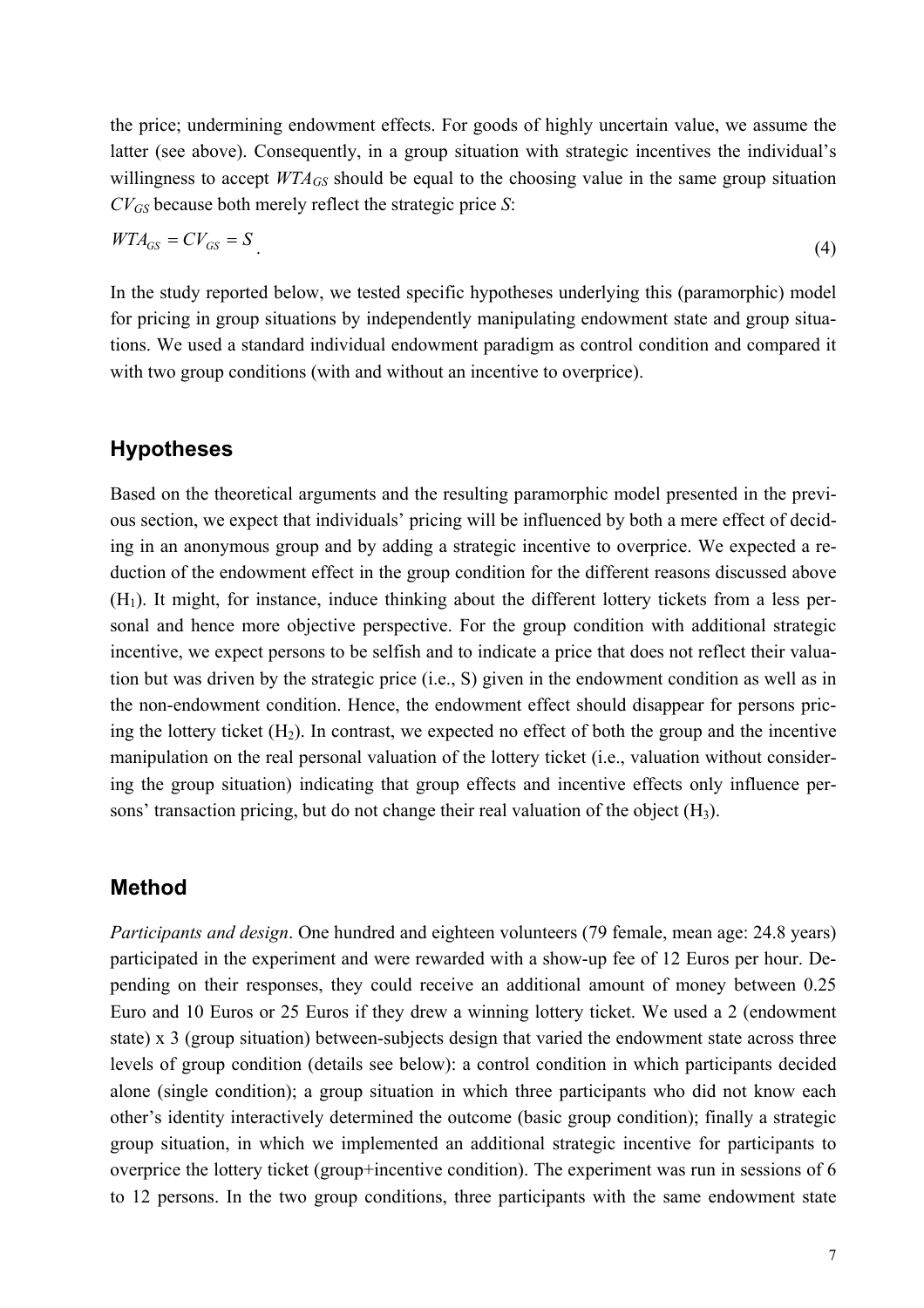were randomly assigned to each of the groups. In all four group conditions members could not identify one another and were not able to communicate. Participants were recruited from the Max Planck subjects pool in Bonn using the Orsee system (Greiner, 2004).

Participants were randomly assigned to one of the six conditions and then informed about the lottery (i.e., a transparent urn with lottery tickets) from which they could possibly draw a ticket. To induce uncertainty about the expected value of the lottery, participants were informed about the number of winning tickets in the urn (i.e., 10) with a value of 25 Euros, but they did not receive exact information about the blanks. They could, however, get a rough estimation of the winning probability by looking at the transparent urn which allowed an estimation of the total number of tickets. Hence, participants could roughly estimate, but not calculate exactly, the expected utility of the lottery. The actual number of non-winning tickets was 40, so the expected value over all tickets in the lottery was 5 Euros.

*Procedure.* Figure 1 gives a brief overview of the general procedure. The experiment started with a manipulation of the endowment state in that half of the participants drew a closed lottery ticket and the other half did not. Participants were then randomly assigned to one of the three group conditions giving them different instructions concerning the market rules for trading the lottery tickets. They were asked to make binding price decisions for trading the lottery tickets using a Becker, DeGroot and Marschak mechanism (1964, details see below). Additionally, participants indicated their personal valuation of the ticket and their expectations how other group members (or, in the single condition, other participants) would price the tickets. The personal valuation aimed at measuring individuals' pricing in the absence of group effects and strategic effects. Finally, the real market transactions were implemented, and participants answered control questions to guarantee their understanding of the procedure. Participants who kept (or received) a lottery ticket opened it. 25 Euros were added to the payment of the winning subjects, while the others received no additional payment. Participants who sold the lottery ticket (or received the money) were paid for trading the lottery tickets in accordance with the market rules.

|  |  |  |  | <b>Figure 1. Overview of Procedure</b> |
|--|--|--|--|----------------------------------------|
|--|--|--|--|----------------------------------------|

| Time                                                             |                                                                    |                                                                                  |                                                                                   |                                                          |
|------------------------------------------------------------------|--------------------------------------------------------------------|----------------------------------------------------------------------------------|-----------------------------------------------------------------------------------|----------------------------------------------------------|
| Endowment<br>manipulation:<br>endowment vs.<br>non-<br>endowment | Group<br>manipulation:<br>Single vs.<br>Group vs.<br>Group+Incent. | <b>BDM</b> pricing:<br>binding deci-<br>sion for all<br>possible offer<br>prices | Personal valua-<br>tion, expected<br>pricing of others,<br>control ques-<br>tions | Offer price<br>drawn and<br>transaction im-<br>plemented |
|                                                                  |                                                                    |                                                                                  |                                                                                   |                                                          |

In the endowment conditions, every participant took one lottery ticket with the request not to open it, whereas in contrast in the non-endowment conditions the lottery tickets were only shown, but not given to the participants. In the endowment conditions participants had the opportunity to sell or keep their ticket, while in the non-endowment conditions they were asked to choose between an amount of money and the lottery ticket.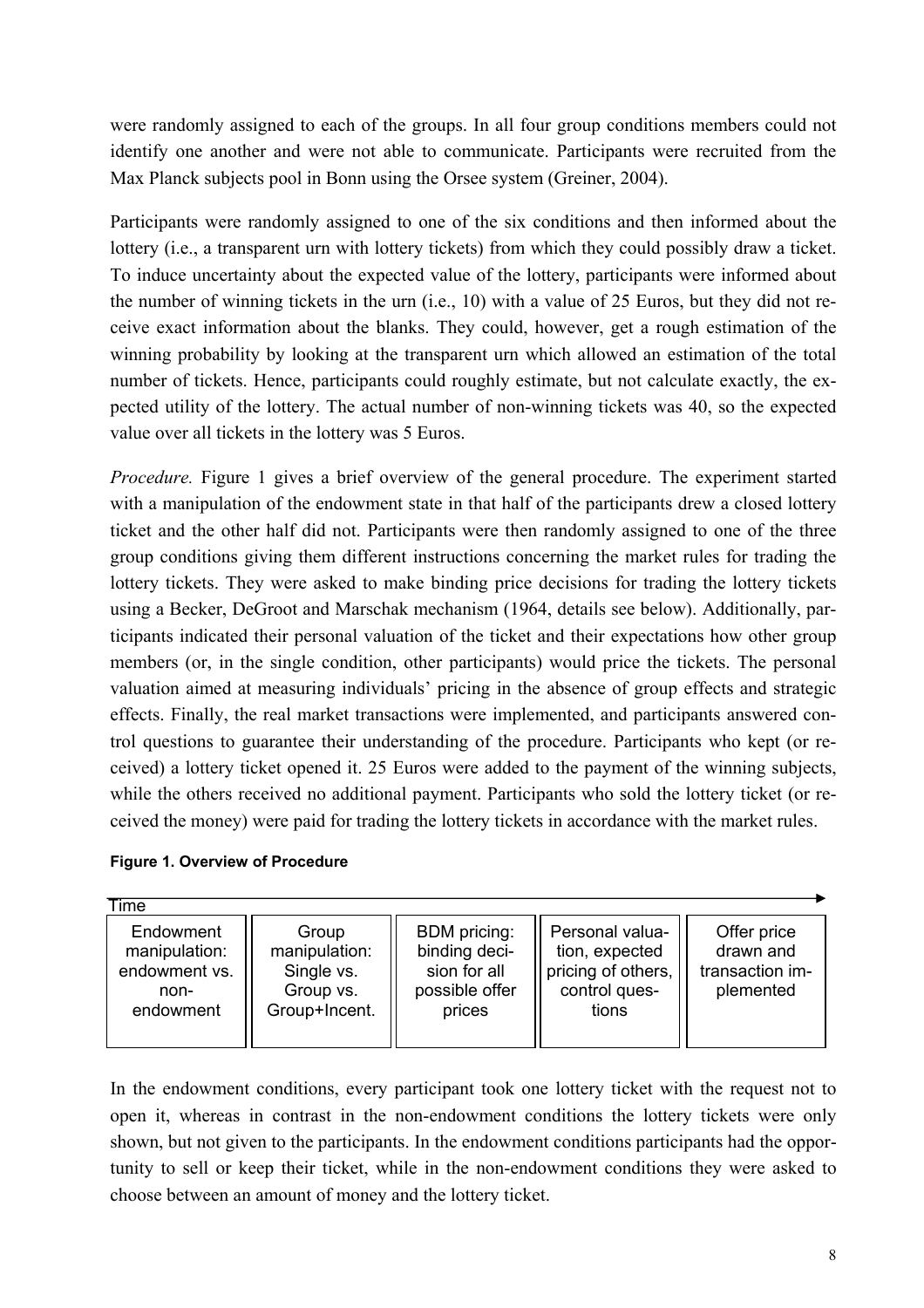In the single condition, participants sold their lottery ticket (endowed) or received a lottery ticket (not endowed) if they personally accepted an external price offer (for details, see below). Group conditions (basic group and group+incentive) were subject to different market rules for trading lottery tickets. In both group conditions, participants played together with two other anonymous individuals subject to the same market rules. In the basic group condition, the situation was constructed so that persons had no strategic incentive to overprice. The offer price was compared to the highest of the three prices requested by all members of the group. If all group members agreed to accept the offer to sell their ticket (or, in the non-endowment condition, chose the money) at the amount which was offered, the group transaction took place. Otherwise, all kept their lottery ticket (or, in the non-endowment condition, got the lottery ticket). Note that, under such conditions, overpricing is irrational because all group members receive the same offered price and not a possibly increased price they could request otherwise. In the group+incentive condition, this was different. The group received a total price offer for all three lottery tickets combined. If the offer was equal to or higher than the sum of the prices requested by the three persons, the transaction took place and each person received the money she requested. Otherwise, all persons kept (or, in the non-endowment condition, received) the lottery ticket. In this group+incentive condition, persons had a strategic incentive to overprice because each person could maximize her individual profit by stating a price higher than their real valuation (i.e., defecting). This was individually beneficial if the overall price was still higher than the sum of the requested prices. Then the participant received a selling price for the ticket higher than his or her real valuation was. Therefore for any price above their personal valuation participants were facing a trade-off between increasing the probability of their team selling (receiving) the ticket and extracting a lot of money from the transaction in case it took place. On the other hand, if subjects overpriced, the transaction could fail, leading to losses (or foregone wins) even though the sum of their true valuations was actually lower than the offer price (cf. prisoner's dilemma situation).

We used a modified version of a BDM (Becker et al., 1964) mechanism to elicit preferences. Persons a priori determined their decisions for all possible offer prices. Later on, the actual offer price was randomly drawn. In the single condition, we used the standard BDM procedure, in which participants made binding decisions for all monetary values from 0.25 Euro to 10 Euros in steps of 25 Cent to sell or keep the ticket (endowment condition) or to choose the money over the ticket or the ticket over the money (non-endowment condition). In the basic group condition, essentially the same procedure was used except that the offer price was compared to all three individual decisions for this offer price. If all members of the group indicated to sell their ticket (vs., in the non-endowment condition, preferred the money over the ticket) for this price, all of them got the drawn offer price and the transactions took place. Otherwise, if at least one member of the group was not willing to trade for the given price (vs., in the non-endowment condition, preferred the ticket over the money), all three members had to keep their ticket (vs., in the nonendowment condition, got a lottery ticket). In the group+incentive condition, an overall offer price for the group was drawn from all possible prices that could result from summing individuals' prices (i.e., 0.75 Euro to 30 Euros). In this condition, the lowest prices for which the group members wanted to sell their ticket (vs., in the non-endowment condition, they preferred to take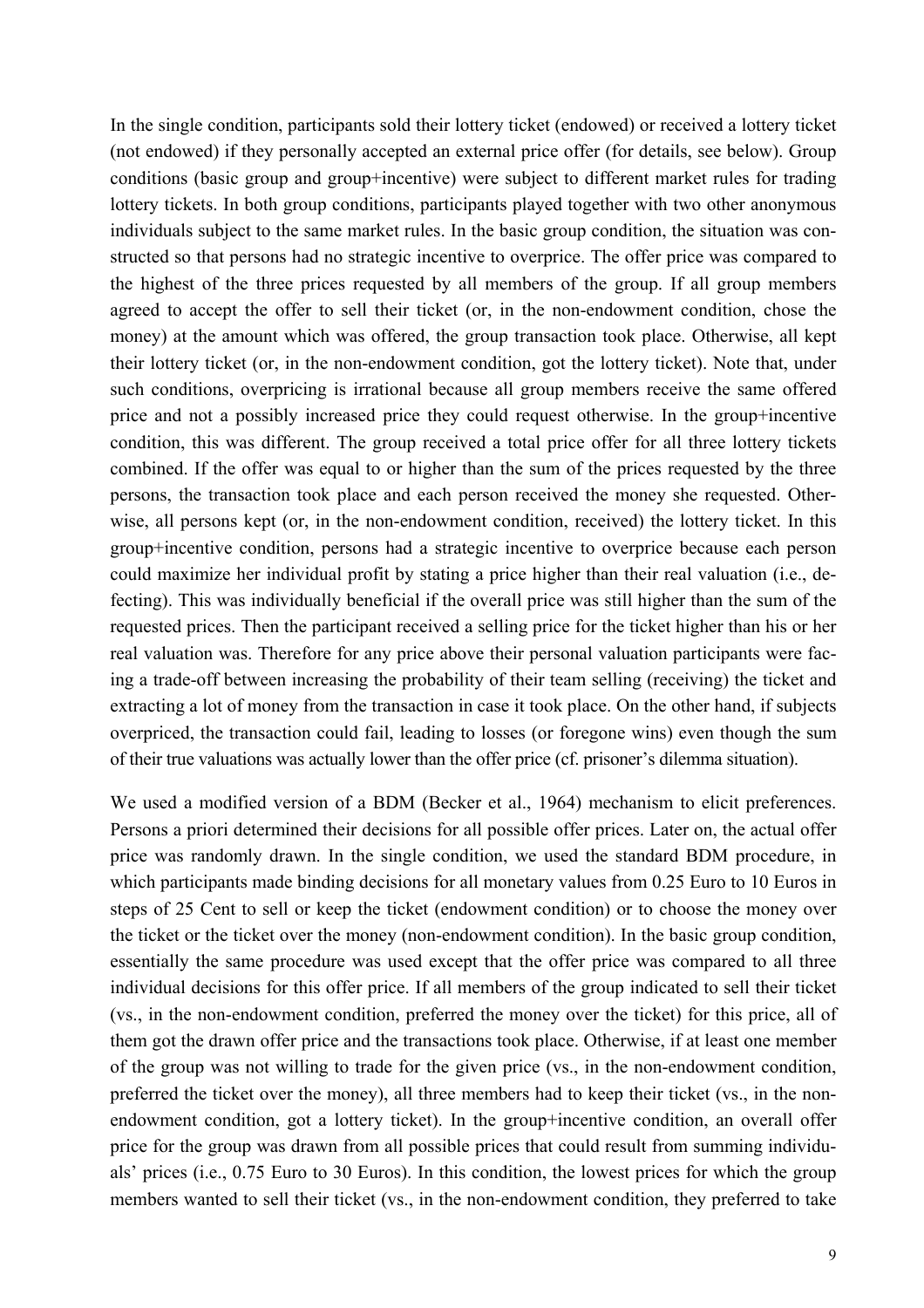the money instead of the ticket) were determined and the sum of these prices was compared to the total offer price. If the sum was below or equal to this offer price, each of them received their minimum accepted price (vs., in the non-endowment condition, the lowest amount of money for which they preferred to take the money instead of the ticket). Otherwise, all three kept the lottery ticket (vs., in the non-endowment condition, received a lottery ticket).

# **Results**

We tested whether participants understood the instructions by analyzing their answers to the control questions. The results revealed that 21 of the participants answered at least one of the questions incompletely. These participants were excluded from our analyses.<sup>3</sup>

In line with  $H_1$ , which states that the endowment effect for BDM prices (endowment condition: WTA, non-endowment condition: CV) should be smaller for anonymous group situations, we observed an interaction for endowment state with group condition (Figure 2, left). A strong endowment effect was observed for the single condition, whereas the effect was smaller in the basic group condition and disappeared completely in the group+incentive condition. To test our first hypothesis statistically, we conducted a regression of predicting price  $(WTA_I / CV_I)$  on endowment state, our manipulation of group situations (i.e., dummy codes for basic group and group+incentive), and their interaction (Table 1, column 1). The interaction between (basic) group and endowment state turned out to be significant supporting  $H_1$ .

A *t*-test revealed that the endowment effect was still significant in the basic group condition, even though reduced,  $t(29)=1.74$ ,  $p=.046$ ,  $d=0.65$  (one-tailed). In line with H<sub>2</sub>, however, the effect disappeared in the group+incentive condition,  $t(28)=0.27$ ,  $p=.39$ ,  $d=0.10$  (one-tailed, see also the strong interaction effect of endowment and group+incentive in Table 1). In the regression, we also found the expected additional main effect for the group+incentive condition (i.e., significant group+incentive dummy), indicating that the strategic incentive led to an overall increase in pricing (i.e., general overpricing).

Our third hypothesis stated that, in contrast to the findings for BDM pricing, the manipulations of group and strategic incentives should have no effect on personal valuations of the lottery ticket. The personal valuation was measured using an open answering format (i.e., indicating a price), which produced four extreme outliers (*M*+/-3*SE*) that were excluded from the analysis. We found again a strong endowment effect, but in line with H<sub>3</sub>, this effect did not differ between the group conditions (Figure 2, right). To test  $H_3$  statistically, we regressed the personal valuation on endowment state, dummy variables for group situations and their interaction (Table 1, column 2). As we predicted, the main effect for both group condition dummies as well as their interactions with endowment state were far from significant.

j 3 The number of excluded participants did not differ between conditions,  $\chi^2(5)=5.95$ , p=.31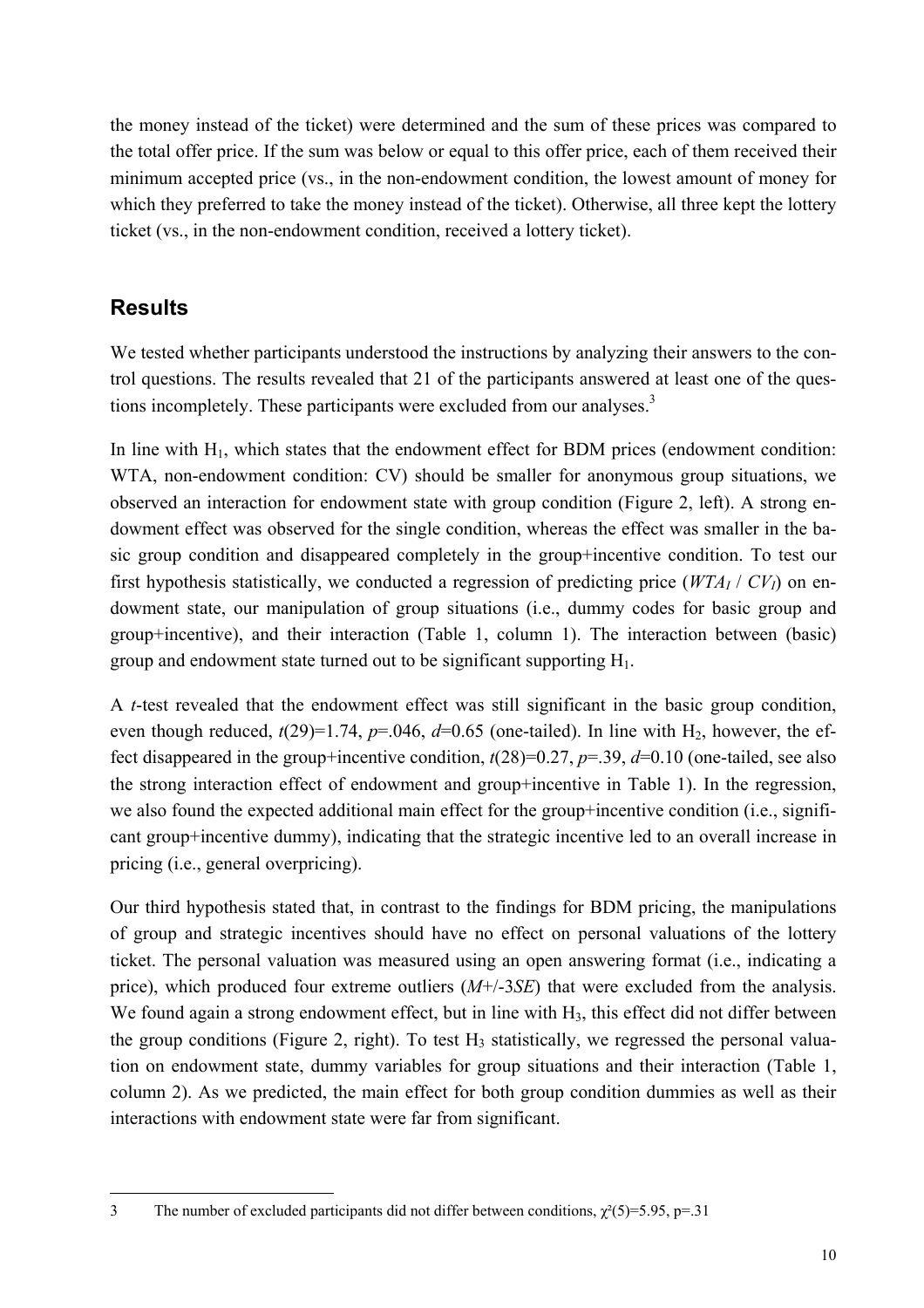|                     | (1)              | (2)       | (3)               | (4)                  |
|---------------------|------------------|-----------|-------------------|----------------------|
|                     | <b>BDM</b> price | Personal  | <b>Difference</b> | Expectation          |
|                     |                  | Valuation |                   | Price others         |
|                     |                  |           |                   |                      |
| Endowment           | $2.918***$       | 3.298***  | $-0.971$          | 2.582***             |
| $(1 = yes, 0 = no)$ | (4.27)           | (3.54)    | $(-1.16)$         | (3.60)               |
|                     |                  |           |                   |                      |
| (Basic) Group       | 0.364            | 0.417     | $-0.0533$         | $-0.158$             |
| $(1 = yes, 0 = no)$ | (0.66)           | (0.81)    | $(-0.09)$         | $(-0.28)$            |
|                     |                  |           |                   |                      |
| Group+Incentive     | $1.911$ **       | 0.826     | 1.083             | $1.094$ <sup>*</sup> |
| $(1 = yes, 0 = no)$ | (3.07)           | (1.22)    | (1.58)            | (2.32)               |
|                     |                  |           |                   |                      |
| Endowment*Group     | $-1.914$         | 0.0745    | $-1.398$          | $-1.572$             |
|                     | $(-2.15)$        | (0.06)    | $(-1.18)$         | $(-1.68)$            |
|                     |                  |           |                   |                      |
| Endowment*          | $-2.749$ **      | 0.189     | $-2.346$          | $-1.420$             |
| Group+Incentive     | $(-2.98)$        | (0.16)    | $(-2.01)$         | $(-1.51)$            |
|                     |                  |           |                   |                      |
| Constant            | 4.069***         | 3.319     | 0.750             | 4.444                |
|                     | (10.79)          | (10.28)   | (2.39)            | (13.01)              |
| Observations        | 97               | 93        | 93                | 96                   |
| Adjusted $R^2$      | 0.218            | 0.316     | 0.180             | 0.209                |

*Note.* Values refer to unstandardized regression weights. The *t* statistics are given in parentheses. Significance levels are indicated by  $p < 0.05$ ,  $p < 0.01$ ,  $p < 0.001$ .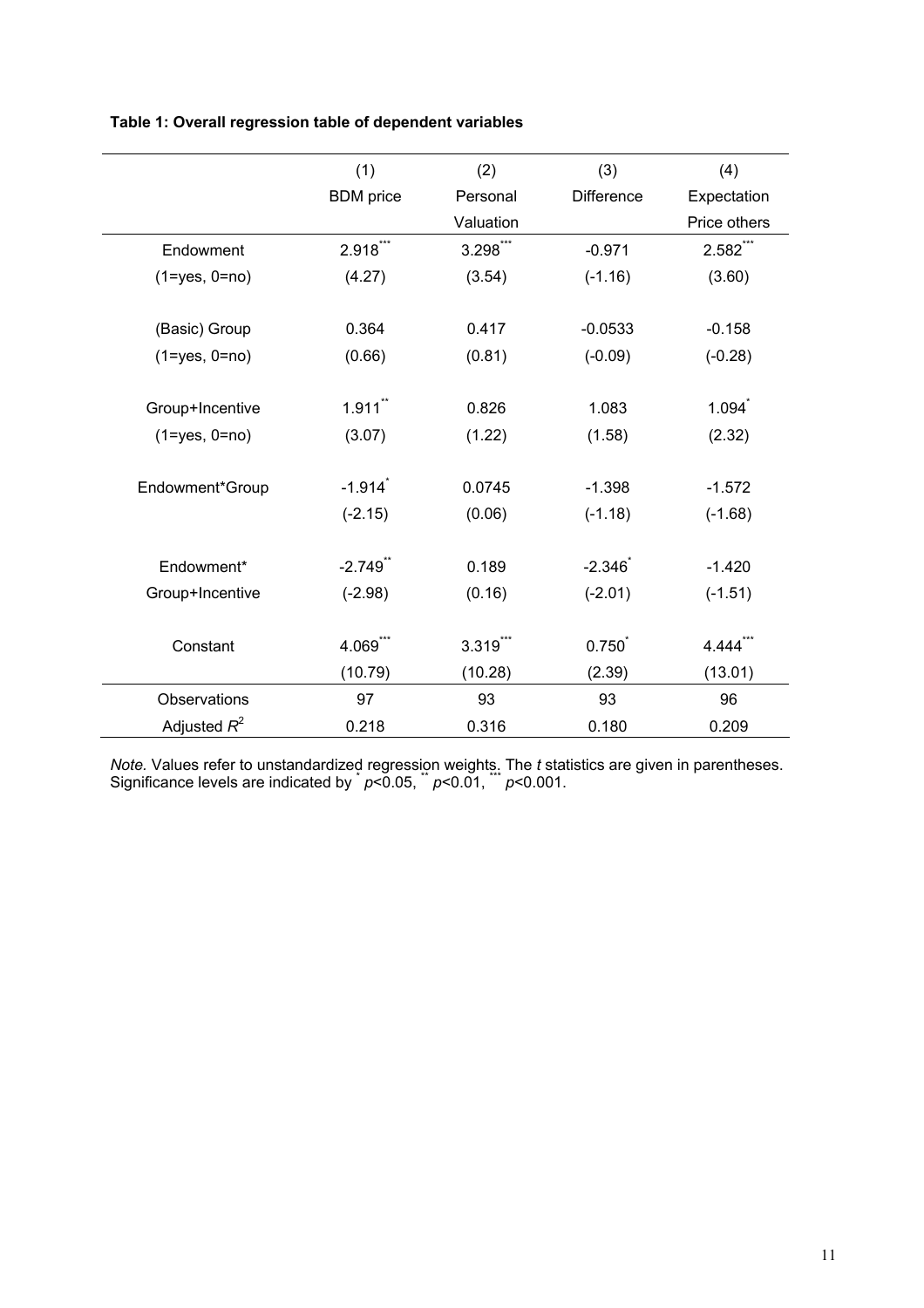

*Figure 2.* **BDM price and personal valuation by endowment state and group condition. Error bars indicate** *SEs***.** 

To further analyze the different effects of our manipulation on price, we calculated a difference score subtracting personal valuation from the BDM price. Positive values indicate strategic overpricing whereas negative values indicate underpricing. The difference score was regressed on our manipulated factors (Table 1, column 3). The interaction between group+incentive condition and endowment state turned out to be significant. This indicates large differences between BDM pricing and personal valuations in the group+incentive condition (Figure 3, left), whereas in the single condition, almost no deviations were observed. In the group+incentive condition, participants set prices below their own personal valuations when endowed, but overpriced when not endowed.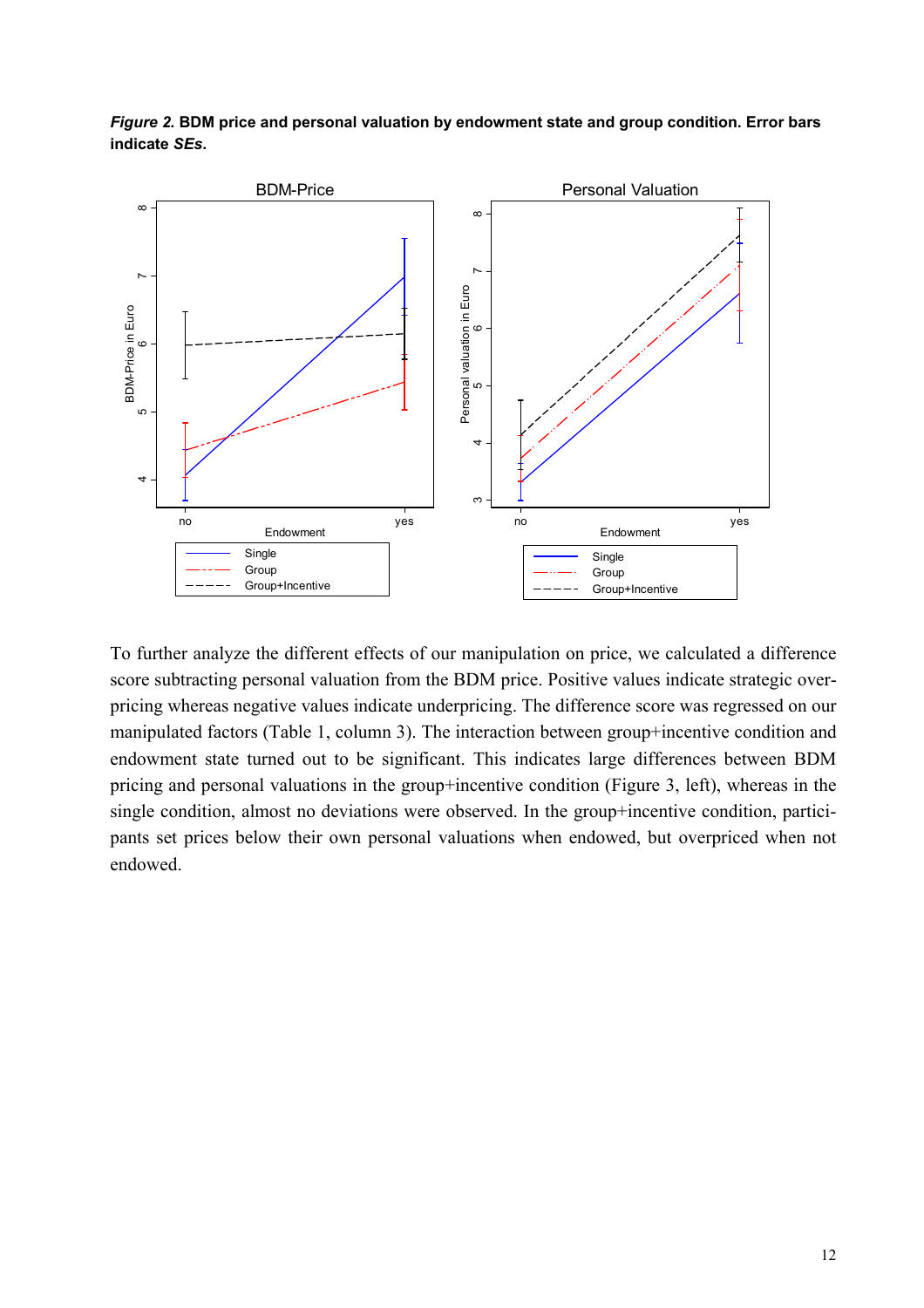*Figure 3.* **Difference BDM price and valuation and expected pricing of others by endowment state and group condition. Error bars indicate** *SEs***.** 



For a deeper exploratory analysis of the processes underlying BDM pricing, we investigated participants' beliefs of other people's BDM pricing, regressing it on our manipulated factors (Table 1, column 4). We observed a main effect for endowment state and group+incentive condition, indicating that persons anticipate strategic as well as endowment-based overpricing. Although the two interactions did not reach conventional significance levels, they tend to be in the same directions as the interactions for BDM pricing (cf. Table 1, column 1). This might indicate that persons (perhaps implicitly) generalize from their own price to their expectation of others' pricing decisions; suggesting a false-consensus effect (Ross, Greene, & House, 1977). Interestingly, the correlation between BDM prices and beliefs about others' pricing decisions ( $r = .55$ ,  $p < .001$ ) and the correlation between personal valuation and beliefs ( $r = .64$ ,  $p < .001$ ) were both highly significant, with the latter being slightly stronger. Hence, it seems that persons form their beliefs by generalizing not only from their personal valuation, but also in addition, seem to take into account the group and strategic factors that influence their own BDM pricing.

Overall, the data fit nicely to the (paramorphic) model concerning pricing in strategic group situations, proposed in equations 1 to 4. The prediction of the model for BDM pricing using the best estimates for the variables CV, E, S, and G is presented in Figure 4. The predicted pattern nicely matches the observed date (Figure 2, left).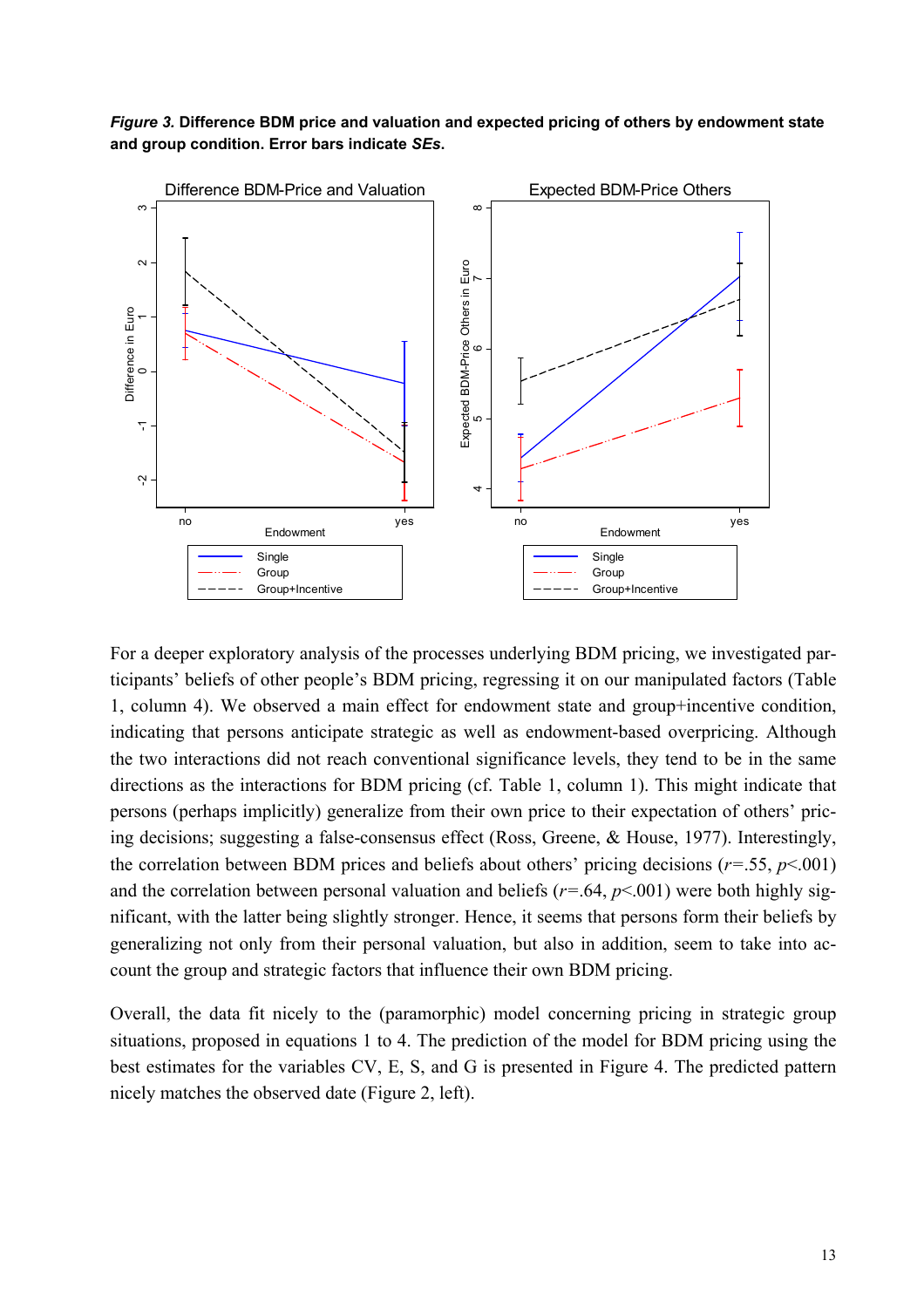*Figure 4. Predictions of the model for pricing in strategic group situations. The relative size of the*  variables is based on fitting to the observed data (CV<sub>I</sub>=4.27 Euros, E=2.92 Euros, S=6.13 Euros *and G=0.48).* 



## **Rationality Analysis**

The true expected value of the lottery ticket was 5 Euros. Participants did not know this expected value, but they could generate an informed guess based on their estimation of the number of nonwinning lottery tickets in the transparent urn (see above). Hence, for risk-neutral people it would have been rational to select this price as WTA or CV. Due to the fact that most persons are riskaverse, whereas only a negligible proportion is risk-seeking (Holt & Laury, 2002), the prices indicated by subjects should even be lower. In contrast to this prediction, we only observed average prices below this 5-Euro benchmark in the non-endowment conditions for individuals and groups without incentives (Figure 2, left). In all other conditions, we found overpricing with respect to our rationality prediction. Overpricing is strongest in the individual condition with endowment. A one sample *t*-test against the expected value (i.e., 5 Euros) reveals a significant overpricing effect,  $t(19)=3.51$ ,  $p=.002$ ,  $d=0.37$  (two-tailed). In the group+incentive condition, pricing significantly above 5 Euros was also found; irrespective of the endowment state (endowment: *t*(14)=3.06, *p*=.009, *d*=0.44, two-tailed; non-endowment: *t*(13)=2.25, *p*=.042, *d*=0.35, two-tailed). For endowed participants in the basic group condition, we also observed a tendency towards irrational overpricing that was, however, not significantly higher than 5 Euros,  $t(15)=1.07$ ,  $p=.303$ ,  $d=0.14$  (two-tailed). Hence, mainly non-endowed subjects and groups without strategic incentives seem to behave rationally with respect to the expected value of the lottery ticket.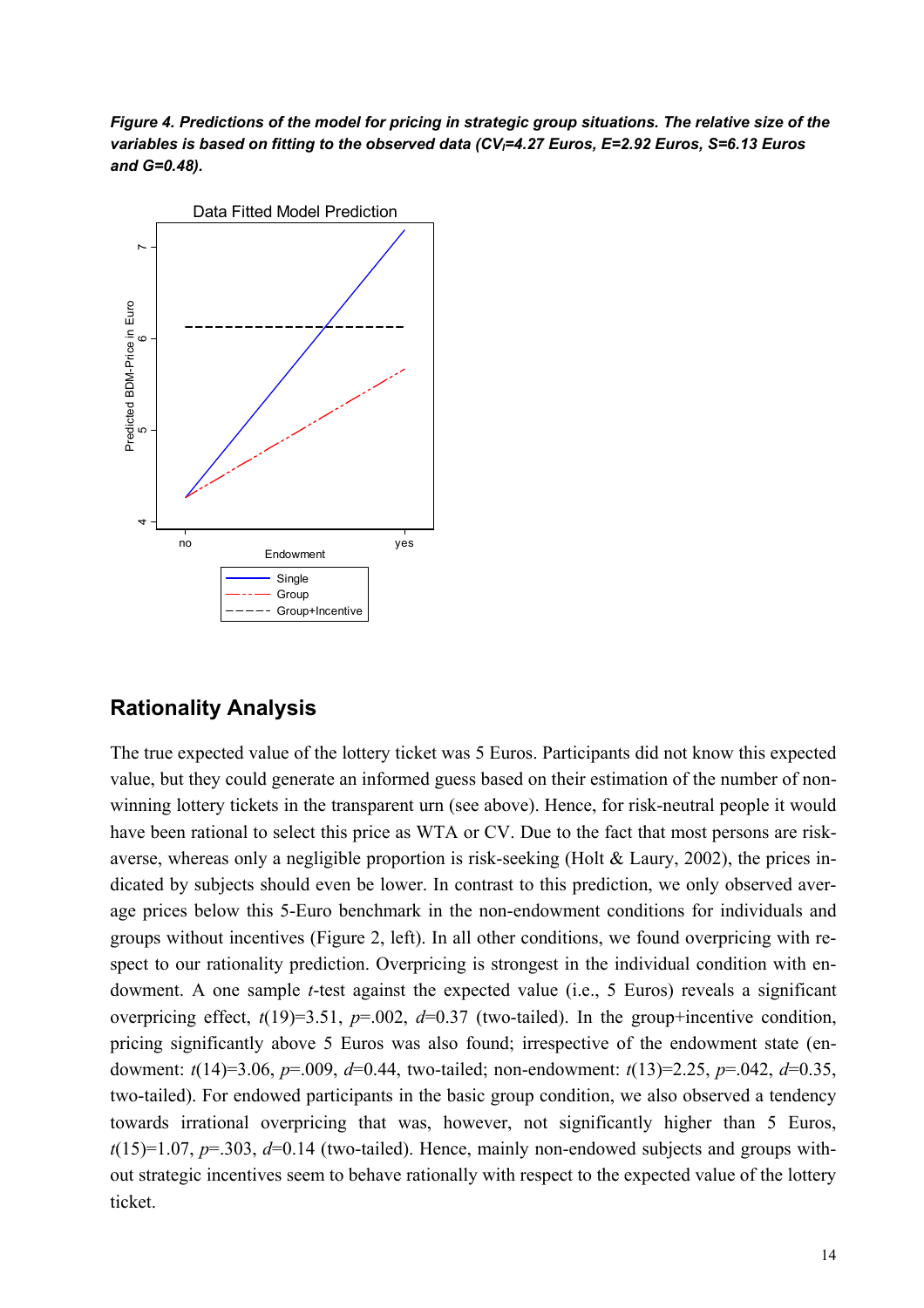# **Discussion**

In the current study, we investigated endowment effects in group situations with and without strategic incentives. On theoretical grounds, we first developed a paramorphic model for pricing in such situations which takes into account endowment effects, group effects, and strategic effects. The model is based on the assumption that endowment effects for goods with uncertain value are reduced in group situations as compared to individual situations and that endowment effects disappear if strategic incentives to overprice exist. Both assumptions were supported by the data. In our study, the mere group effect reduced the endowment effect by about 50% compared to the individual situation. Furthermore, we found that participants' personal valuation of the good was influenced by the endowment effect, but not by the strategic and the group effect. This might indicate that endowment effects are more fundamental and are only modified later on by group effects and strategic effects. Finally, our findings might indicate that persons' beliefs concerning the pricing decisions of the other group members were driven by both their own personal valuation of the tickets but also by anticipating group and strategic effects.

#### **Practical Implications**

Compared to the expected value of the lottery ticket, the results show a general tendency to overprice due to both endowment effects and strategic effects. For the transaction described in our introductory example and similar market situations, this suggests welfare losses for society. The resulting regulatory problem is intricate. Strategic incentives lead to overpricing, but they seem at least to reduce the endowment effect. Thus, solely eliminating the strategic incentives would strengthen the impact of the endowment effect in group situations, which would again lead to overpricing – only for different reasons. Therefore, it is not sufficient to design transaction rules that eliminate strategic incentives to overprice, but intervention needs to additionally target the endowment effect. One possibility might be to use a specific query order instruction as suggested by Johnson et al. (2007; see also Glöckner et al., submitted). The influence of the endowment effect on their trading decision might be explained to the patent owners by instructing them to think thoroughly about the advantages of a transaction. Nevertheless, one has to be aware that these instructions will have an impact on the distribution of the gains from trade between owners and buyers (e.g., it might weaken the sellers' position in the negotiation). Thus any intervention has to take aspects of distributional fairness into account.

#### **Limitations**

The model we suggested does not aim to describe processes. It was designed to capture the relative influence of different factors in strategic group situations. Further research will be necessary to explore its' parameters, their stability, and of course also the underlying processes in more detail.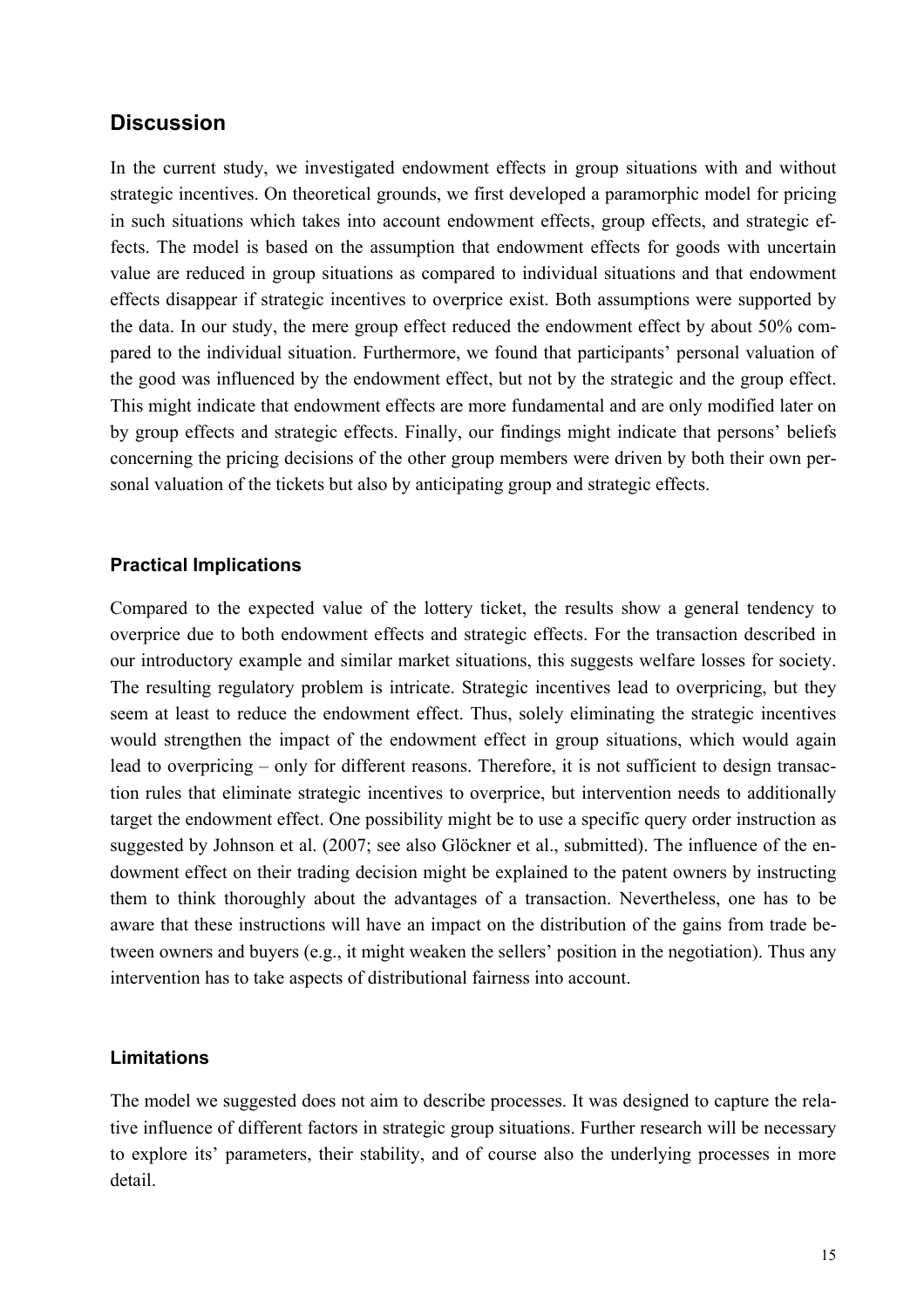Recent findings from our group indicate, for instance, that the overall pattern of results might depend on the nature of the good that is traded. In a study using goods with real values (i.e., coffee mugs) we observed pricing decisions more in line with "add-on effects" (Tontrup, Bechtold, & Glöckner, in preparation): participants did not move their WTA/CV to the strategic price, but seemed to add a strategic premium to their personal valuation of the good. This difference might be explained by the different reasons for the emergence of endowment effects in traditional goods (i.e., coffee mugs) and uncertain goods (i.e., lottery tickets and patents).

Furthermore, in our experiment persons interacted in virtual groups, under strict anonymity and without being able to communicate. Considering the study by Galin et al. (2006), which concludes that discussion in groups increases endowment effects, our model could be extended or modified for group situations with direct interaction.

As we aimed to illustrate in the introductory example, efficient transactions in group situations with strategic incentives are of high importance for society. In this paper, we provide results that allow a more differentiated view on the interaction of overpricing incentives, group effects, and endowment effects in bargaining situations, which might help to reduce welfare losses for society.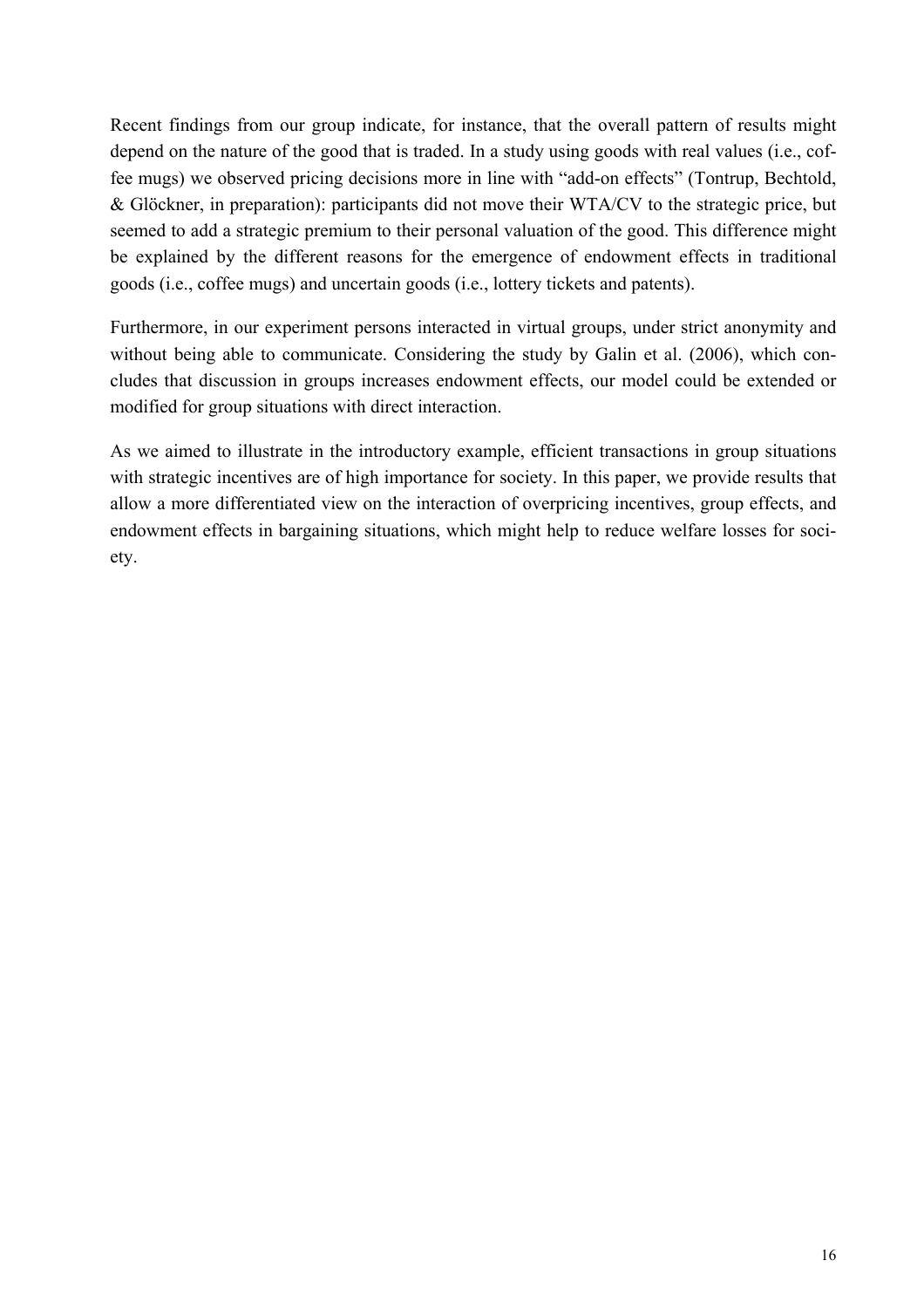#### **References**

- Allen, N. J., & Hecht, T. D. (2004). The 'romance of teams': Toward an understanding of its psychological underpinnings and implications. *Journal of Occupational and Organizational Psychology, 77*, 439-461.
- Becker, G. M., DeGroot, M. H., & Marschak, J. (1964). Measuring utility by a single-response sequential method. *Behavioral Science, 9*, 226-232.
- Bornstein, G., & Yaniv, I. (1998). Individual and group behavior in the ultimatum game: Are groups more "rational" players? *Experimental Economics, 1*(1), 101-108.
- Carnevale, P. J. (1995). Property, culture, and negotiation. In R. Kramer & D. M. Messick (Eds.), *Negotiation as a social process* (pp. 309-323). Newbury Park, CA: Sage Publications.
- Charness, G., & Jackson, M. O. (2007). The role of responsibility in strategic risk-taking [Electronic Version], from http://ssrn.com/paper=937034
- Coase, R. (1960). The problem of social cost. *Journal of Law and Economics, 3*, 1-44.
- Cook, H., & Wu, A. (2001). On the valuation of goods and selection of the best design alternative. *Research in Engineering Design, 13*(1), 42-54.
- Cooter, R., & Ulen, T. (2004). *Law and Economics*. Boston: Addison Wesley Longman.
- Cox, J. C., & Hayne, S. C. (2006). Barking up the right tree: Are small groups rational agents? *Experimental Economics, 9*(3), 209-222.
- Darley, J. M., & Latane, B. (1968). Bystander intervention in emergencies: Diffusion of responsibility. *Journal of Personality and Social Psychology, 8*(4), 377-383.
- Eisenberger, R., & Weber, M. (1995). Willingness-to-pay and willingness-to-accept for risky and ambiguous lotteries. *Journal of Risk and Uncertainty, 10*(3), 223-233.
- Fiegenbaum, A., & Thomas, H. (1988). Attitudes toward risk and the risk-return paradox: Prospect Theory explanations. *Academy of Management Journal, 31*(1), 85-106.
- Frey, B., & Meier, S. (2004). Social comparisons and pro-social behavior: Testing "conditional cooperation" in a field experiment. *American Economic Review, 94*, 1717-1722.
- Galin, A., Gross, M., Kella-Egozy, I., & Sapir, S. (2006). The endowment effect in individual and team negotiations. Tel Aviv University, Faculty of Management.
- Glöckner, A., & Betsch, T. (2008). Modeling option and strategy choices with connectionist networks: Towards an integrative model of automatic and deliberate decision making. *Judgment and Decision Making, 3*(3), 215–228.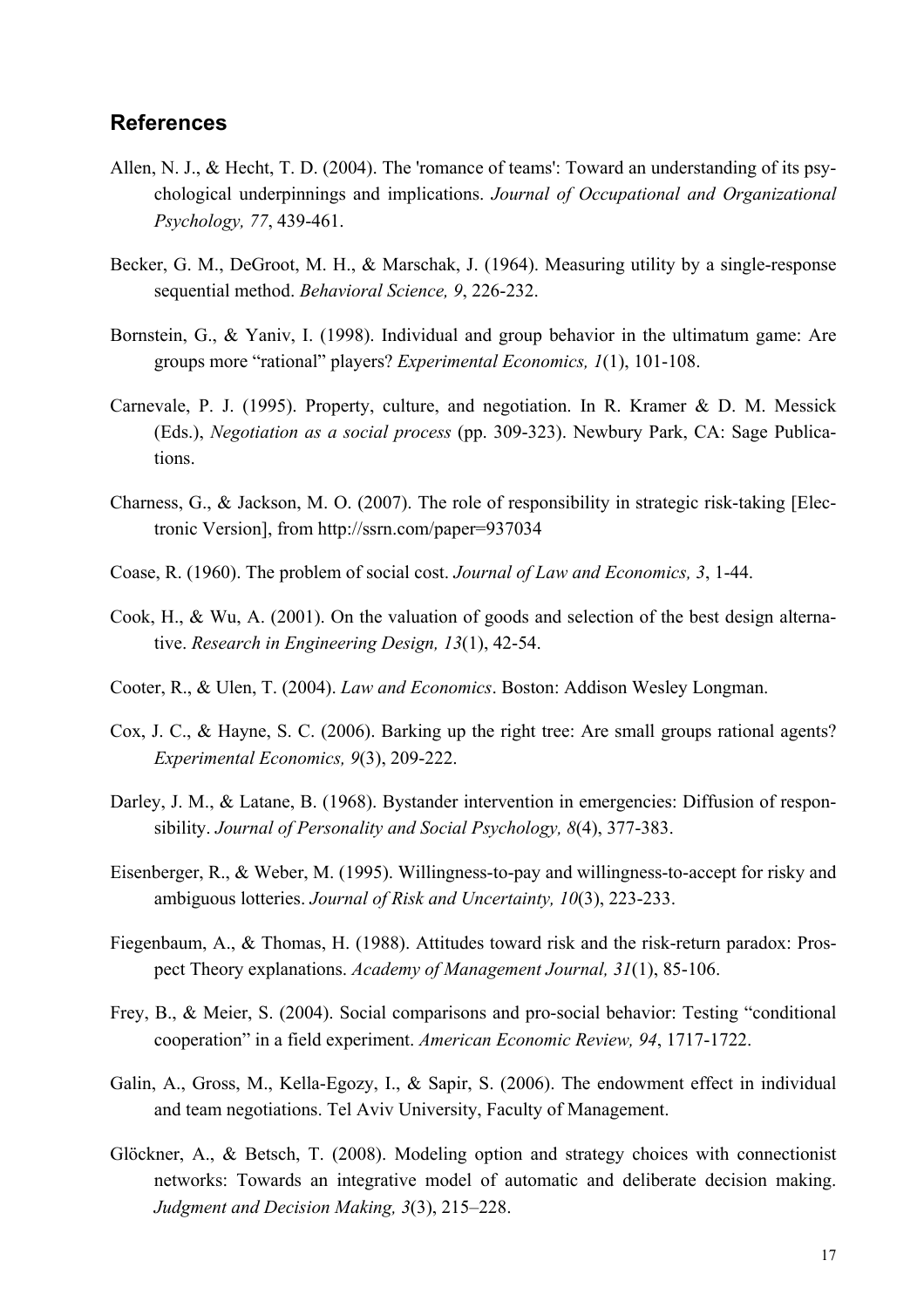- Glöckner, A., Tontrup, S., & Kleber, J. (submitted). *Investigating the query theory for value construction: Endowment effects are caused by bidirectional activation instead of query order*.Unpublished manuscript, Manuscript submitted for publication.
- Greiner, B. (2004). An Online Recruitment System for Economic Experiments. In K. Kremer & V. Macho (Eds.), *Forschung und wissenschaftliches Rechnen 2003. GWDG Bericht 63* (pp. 79-93). Göttingen: Ges. für Wiss. Datenverarbeitung.
- Harless, D. W. (1989). More laboratory evidence on the disparity between willingness to pay and compensation demanded *Journal of Economic Behavior & Organization, 11*(3), 359-379.
- Holt, C. A., & Laury, S. K. (2002). Risk aversion and incentive effects. *American Economic Review, 92*(5), 1644-1655.
- Holyoak, K. J., & Simon, D. (1999). Bidirectional reasoning in decision making by constraint satisfaction. *Journal of Experimental Psychology: General, 128*(1), 3-31.
- Horowitz, J. K., & McConnell, K. E. (2002). A review of WTA/WTP studies. *Journal of Environmental Economics and Management, 44*(3), 426-447.
- Inder, B., & O'Brien, T. (2003). The Endowment Effect and the Role of Uncertainty. *Bulletin of Economic Research, 55*(3), 289-301.
- Johnson, E. J., Häubl, G., & Keinan, A. (2007). Aspects of endowment: A query theory of value construction. *Journal of Experimental Psychology: Learning, Memory, and Cognition, 33*(3), 461-474.
- Kahneman, D., Knetsch, J. L., & Thaler, R. H. (1990). Experimental tests of the endowment effect and the Coase theorem. *Journal of Political Economy, 98*, 1325–1348.
- Kahneman, D., Knetsch, J. L., & Thaler, R. H. (1991). Anomalies: The endowment effect, loss aversion, and status-quo bias. *Journal of Economic Perspectives, 5*(1), 193-206.
- Kahneman, D., & Tversky, A. (1979). Prospect theory: An analysis of decision under risk. *Econometrica, 47*, 263-292.
- Kerr, N. L., MacCoun, R. J., & Kramer, G. P. (1996). Bias in judgment: Comparing individuals and groups. *Psychological Review, 103*(4), 687-719.
- Kerr, N. L., & Tindale, R. S. (2004). Group performance and decision making. *Annual Review of Psychology, 55*, 623-655.
- Knetsch, J., & Sinden, J. (1984). Willingness to Pay and Compensation Demanded: Experimental Evidence of an Unexpected Disparity in Measures of Value. *Quarterly Journal of Economics, 99*(3), 507-521.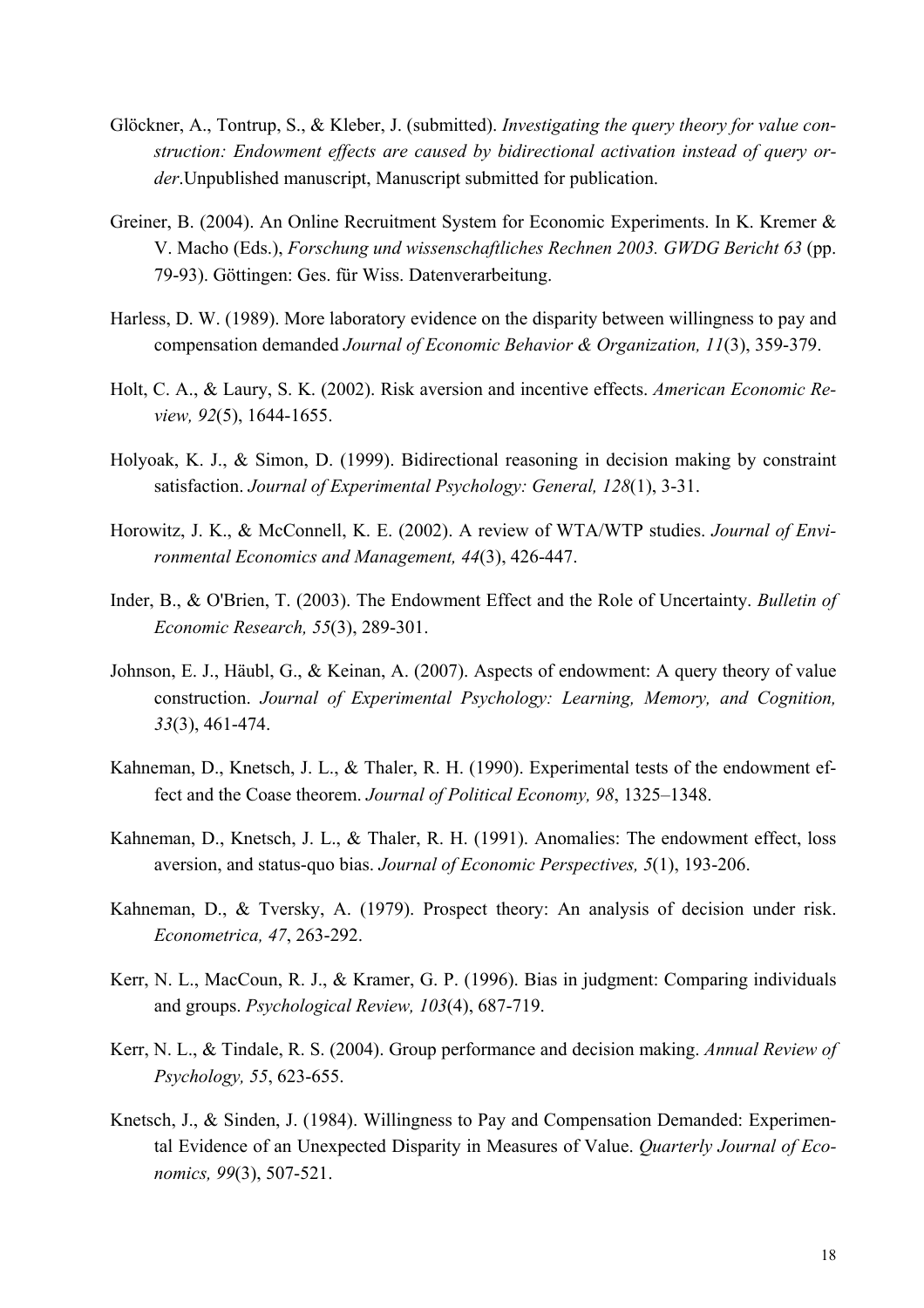- Kocher, M. G., & Sutter, M. (2005). The decision maker matters: Individual versus group behaviour in experimental beauty-contest games. *Economic Journal, 115*(500), 200-223.
- Korobkin, R. (2003). The endowment effect and legal analysis. *Northwestern University Law Review, 97*(3), 1227-1293.
- Lemley, M. A., & Shapiro, C. (2005). Probabilistic patents. *Journal of Economic Perspectives, 19*(2), 75-98.
- Loomes, G., & Sugden, R. (1982). Regret theory: An alternative theory of rational choice under uncertainty. *Economic Journal, 92*(368), 805-824.
- Paese, P., Bieser, M., & Tubbs, M. (1993). Framing effects and choice shifts in group decision making. *Organizational Behavior and Human Decision Processes, 56*, 149-149.
- Peters, E., Slovic, P., & Gregory, R. (2003). The Role of Affect in the WTA/WTP Disparity. *Journal of Behavioral Decision Making, 16*(4), 309.
- Rockenbach, B., Sadrieh, A., & Mathauschek, B. (2007). Teams take the better risks. *Journal of Economic Behavior & Organization, 63*(3), 412-422.
- Ross, L., Greene, D., & House, P. (1977). The false consensus effect: An egocentric bias in social perception and attribution processes. *Journal of Experimental Social Psychology, 13*(3), 279-301.
- Simon, D., Krawczyk, D. C., & Holyoak, K. J. (2004). Construction of preferences by constraint satisfaction. *Psychological Science, 15*(5), 331-336.
- Sunstein, C. R. (Ed.). (2000). *Behavioral law and economics*. Cambridge, UK: Cambridge University Press.
- Sutter, M. (2007). Are teams prone to myopic loss aversion? An experimental study on individual versus team investment behavior. *Economics Letters, 97*(2), 128-132.
- Tajfel, H. (1970). Experiments in intergroup discrimination. *Scientific American, 223*(5), 96-102.
- Tajfel, H., Billig, M. G., Bundy, R. P., & Flament, C. (1971). Social categorization and intergroup behavior. *European Journal of Social Psychology, 1*(2), 149-177.
- van de Ven, N., Zeelenberg, M., & van Dijk, E. (2005). Buying and selling exchange goods: Outcome information, curiosity and the endowment effect. *Journal of Economic Psychology, 26*(3), 459-468.
- van Dijk, E., & van Knippenberg, D. (1996). Buying and selling exchange goods: Loss aversion and the endowment effect. *Journal of Economic Psychology, 17*(4), 517-524.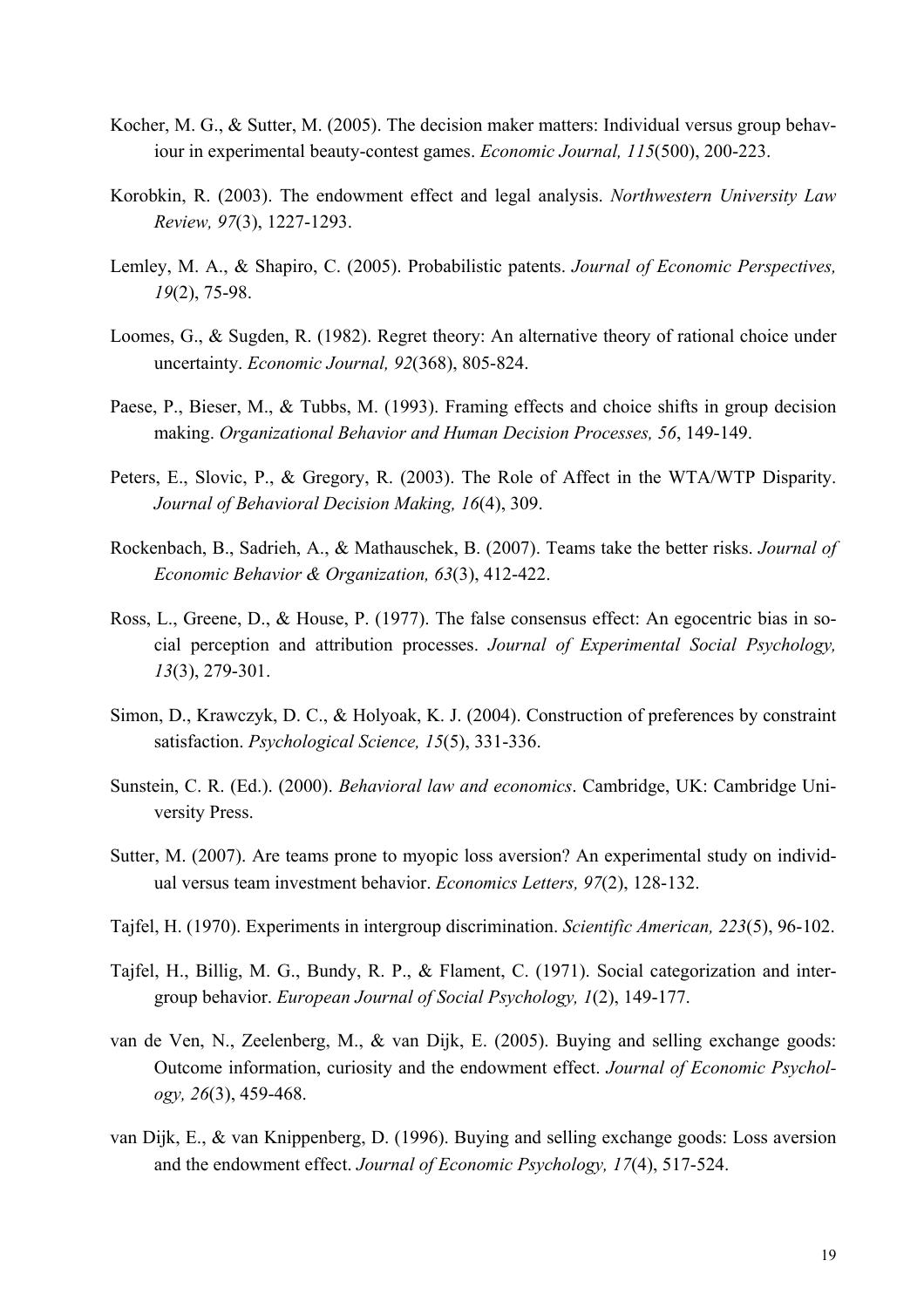- Whyte, G., & Sebenius, J. K. (1997). The effect of multiple anchors on anchoring in individual and group judgment. *Organizational Behavior and Human Decision Processes, 69*(1), 75- 85.
- Zeelenberg, M., van Dijk, W., & Manstead, A. (1998). Reconsidering the Relation between Regret and Responsibility. *Organizational Behavior and Human Decision Processes, 74*(3), 254-272.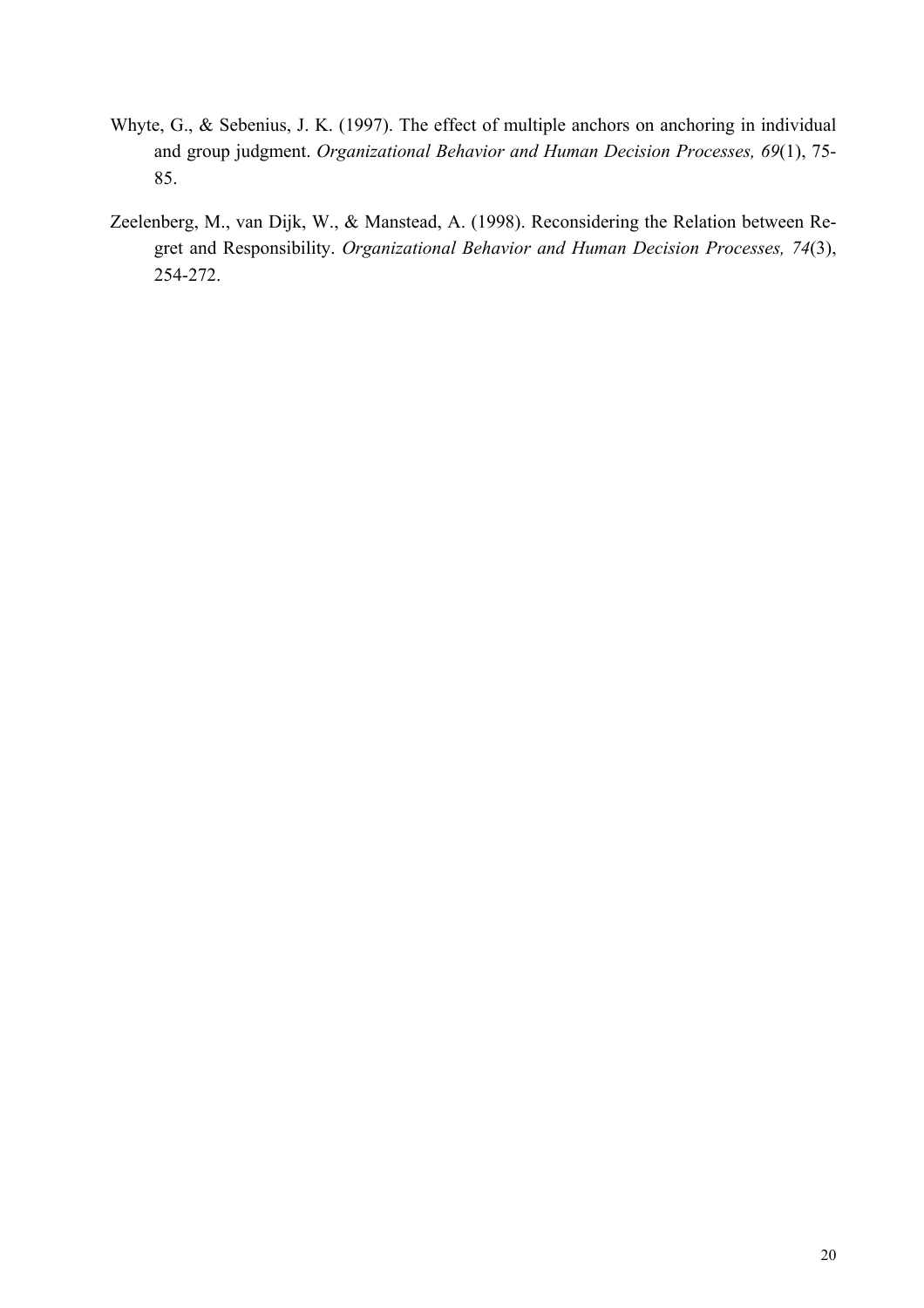## **Preprints 2009**

- 2009/34: Lehmann, S., The German elections in the 1870s: why Germany turned from liberalism to protectionism forthcoming in: Journal of Economic History, In Press.
- 2009/33: Hakenes H., Schnabel I., Credit Risk Transfer and Bank Competition
- 2009/32: Jansen J., Beyond the Need to Boast: Cost Concealment Incentives and Exit in Cournot Duopoly
- 2009/31: Fellner G., Sausgruber R., Traxler C., Testing Enforcement Strategies in the Field: Legal Threat, Moral Appeal and Social Information
- 2009/30: Lüdemann J., Rechtsetzung und Interdisziplinarität in der Verwaltungsrechtswissenschaft forthcoming in: Öffentliches Recht und Wissenschaftstheorie, Tübingen, Mohr Siebeck, pp. 125-150, In Press.
	-
- 2009/29: Engel C., Rockenbach B., We Are Not Alone: The Impact of Externalities on Public Good Provision
- 2009/28: Gizatulina A., Hellwig M., Informational Smallness and the Scope for Limiting Information Rents
- 2009/27: Hahmeier M., Prices versus Quantities in Electricity Generation
- 2009/26: Burhop C., The Transfer of Patents in Imperial Germany
- 2009/25: Burhop C., Lübbers T., The Historical Market for Technology Licenses: Chemicals, Pharmaceuticals, and Electrical Engineering in Imperial Germany
- 2009/24: Engel C., Competition as a Socially Desirable Dilemma Theory vs. Experimental Evidence
- 2009/23: Morell A., Glöckner A., Towfigh E., Sticky Rebates: Rollback Rebates Induce Non-Rational Loyalty in Consumers Experimental Evidence
- 2009/22: Traxler C., Majority Voting and the Welfare Implications of Tax Avoidance
- 2009/21: Beckenkamp M., Engel C., Glöckner A., Irlenbusch B., Hennig-Schmidt H., Kube S., Kurschilgen M., Morell A., Nicklisch A., Normann H., Towfigh E., Beware of Broken Windows! First Impressions in Public-good Experiments
- 2009/20: Nikiforakis N., Normann H., Wallace B., Asymmetric Enforcement of Cooperation in a Social Dilemma forthcoming in: Southern Economic Review, In Press.
- 2009/19: Magen S., Rechtliche und ökonomische Rationalität im Emissionshandelsrecht
- 2009/18: Broadberry S.N., Burhop C., Real Wages and Labour Productivity in Britain and Germany, 1871-1938: A Unified Approach to the International Comparison of Living Standards
- 2009/17: Glöckner A., Hodges S.D., Parallel Constraint Satisfaction in Memory-Based Decisions
- 2009/16: Petersen N., Review Essay: How Rational is International Law?

forthcoming in: European Journal of International Law, vol. 20, In Press.

- 2009/15: Bierbrauer F., On the legitimacy of coercion for the financing of public goods
- 2009/14: Feri F., Irlenbusch B., Sutter M., Efficiency Gains from Team-Based Coordination Large-Scale Experimental Evidence
- 2009/13: Jansen J., On Competition and the Strategic Management of Intellectual Property in Oligopoly
- 2009/12: Hellwig M., Utilitarian Mechanism Design for an Excludable Public Good

published in: Economic Theory, vol. 2009, no. July 14, Berlin/Heidelberg, Springer, 2009.

2009/11: Weinschenk P., Persistence of Monopoly and Research Specialization